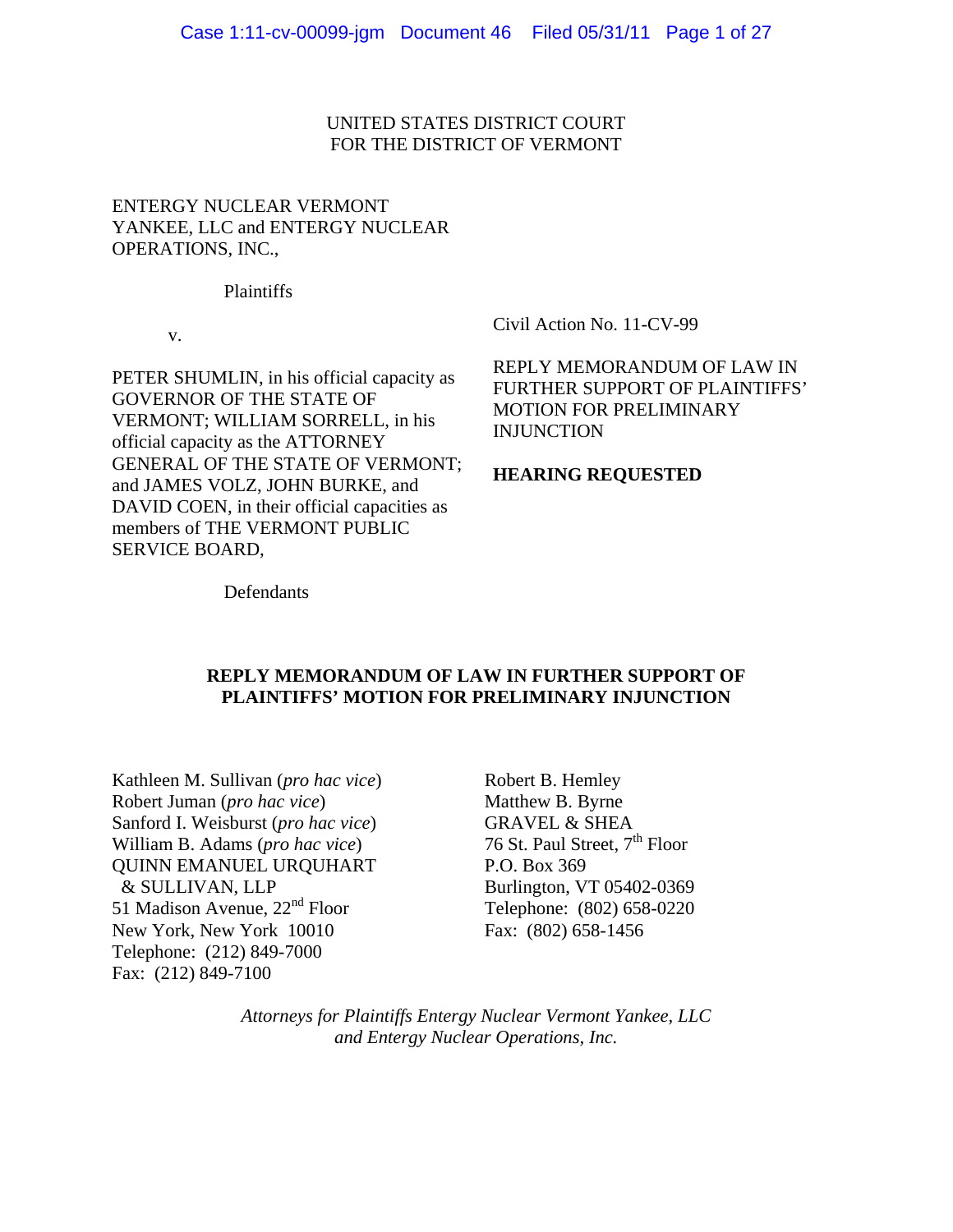# **TABLE OF CONTENTS**

# **Page**

| $I_{\cdot}$ |           |                                                                      |  |  |
|-------------|-----------|----------------------------------------------------------------------|--|--|
|             | A.        | Vermont Has Improperly Regulated An Interstate Wholesale Nuclear     |  |  |
|             | <b>B.</b> | Vermont Has Improperly Regulated Based On Preempted Safety Concerns4 |  |  |
|             | $C$ .     |                                                                      |  |  |
| II.         |           | PLAINTIFFS HAVE DEMONSTRATED IRREPARABLE HARM 15                     |  |  |
| III.        |           | THE BALANCE OF HARDSHIPS STRONGLY FAVORS PLAINTIFFS 19               |  |  |
| IV.         |           | A PRELIMINARY INJUNCTION IS IN THE PUBLIC INTEREST 19                |  |  |
|             |           |                                                                      |  |  |
|             |           |                                                                      |  |  |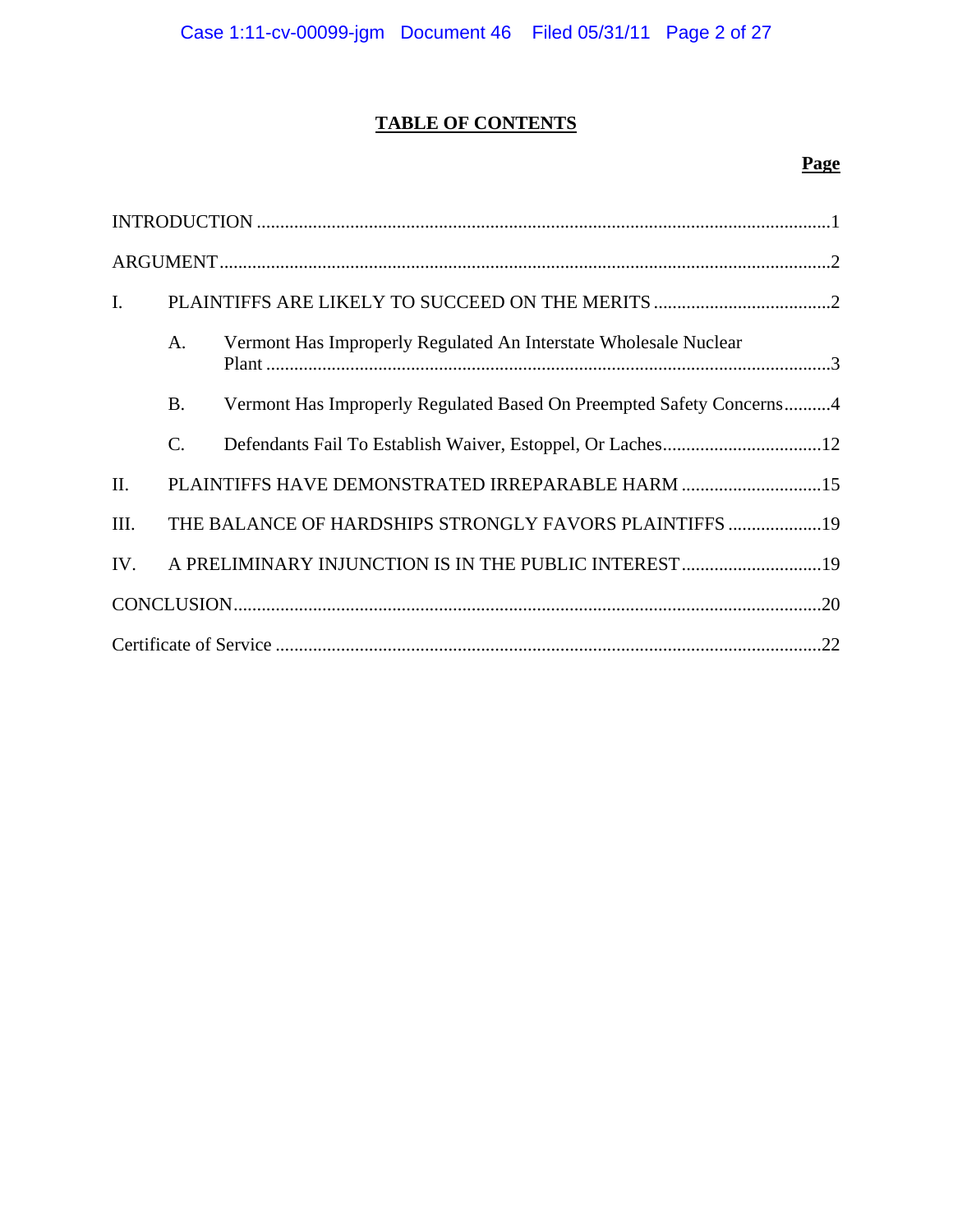# **TABLE OF AUTHORITIES**

# **Page(s)**

| In re Adelphia Recovery Tr.,                                                                                                                                                |
|-----------------------------------------------------------------------------------------------------------------------------------------------------------------------------|
| Allen v. Westpoint-Pepperell, Inc.,                                                                                                                                         |
| Am. Airlines, Inc. v. Dep't of Transp.,                                                                                                                                     |
| Ass'n of Nat'l Advertisers, Inc. v. FTC,                                                                                                                                    |
| Cacchillo v. Insmed, Inc.,                                                                                                                                                  |
| Bruesewitz v. Wyeth LLC,                                                                                                                                                    |
| Coastal Distrib., LLC v. Town of Babylon,                                                                                                                                   |
| DeRosa v. Nat'l Envelope Corp.,                                                                                                                                             |
| Empresas Cablevision v. JPMorgan Chase Bank, N.A.,<br>presas Cablevision v. JPMorgan Chase Bank, N.A.,<br>381 F. App'x 117 (2d Cir. 2010) …………………………………………………………………………………11 |
| Eng v. Smith,                                                                                                                                                               |
|                                                                                                                                                                             |
| Greater N.Y. Metro. Food Council, Inc. v. Giuliani,<br>195 F.3d 100 (2d Cir. 1999),<br>abrogated on other grounds by Lorillard Tobacco Co. v. Reilly, 523 U.S. 525 (2001) 5 |
| INS v. Chadha,                                                                                                                                                              |
| Kavowras v. N.Y. Times Co.,                                                                                                                                                 |
| Kerr-McGee Chem. Corp. v. City of W. Chicago,                                                                                                                               |
| Long Is. Lighting Co. v. Cnty. of Suffolk,                                                                                                                                  |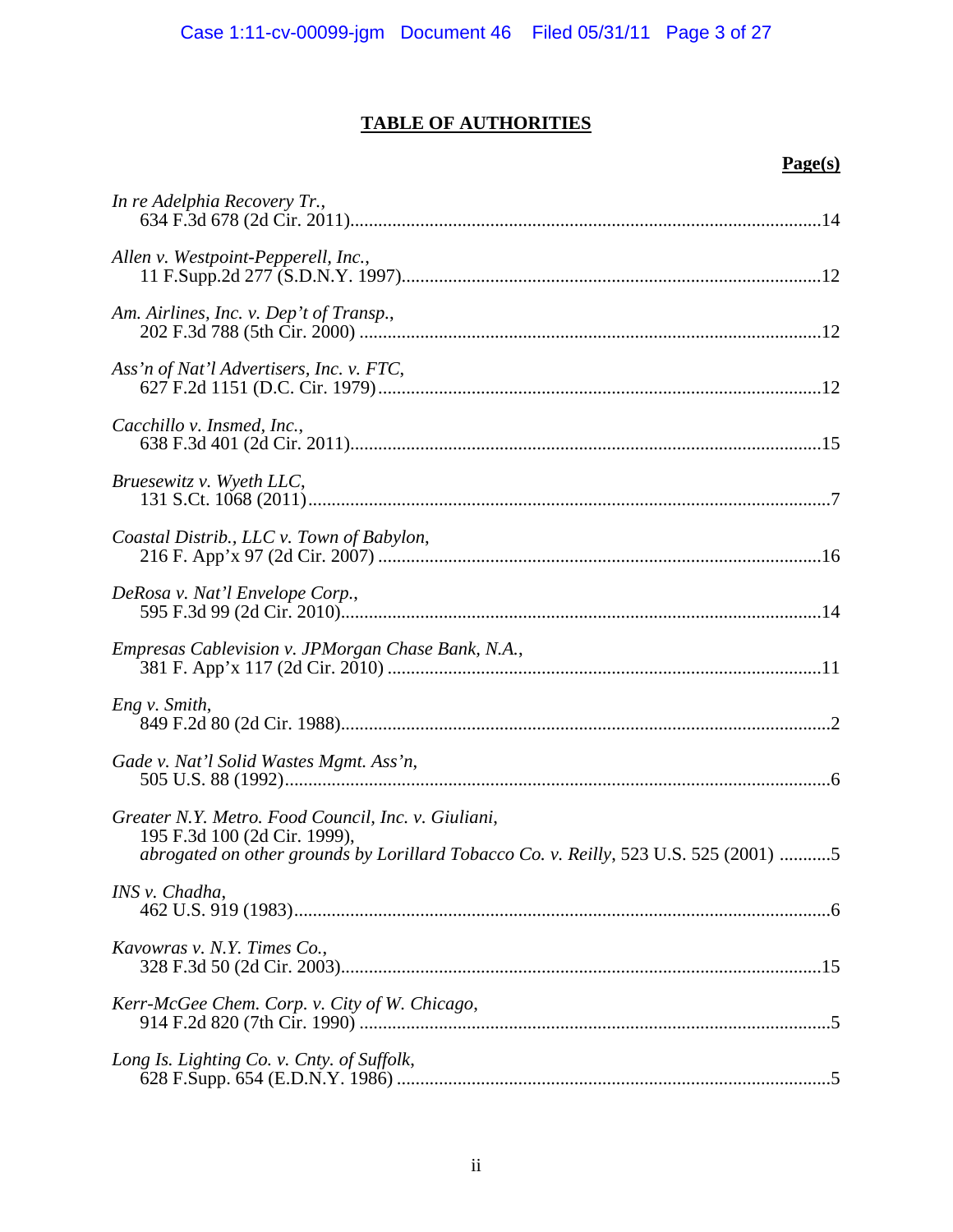| Mass. Mut. Life Ins. Co. v. Assoc. Dry Goods Corp.,                                                                                       |
|-------------------------------------------------------------------------------------------------------------------------------------------|
| McCarthy v. Madigan,<br>503 U.S. 140 (1992), superseded on other grounds as stated in                                                     |
| Me. Yankee Atomic Power Co. v. Bonsey,                                                                                                    |
| O Centro Espirita Beneficiente Uniao do Vegetal v. Ashcroft,<br>389 F.3d 973 (10th Cir. 2004), aff'd and remanded, 546 U.S. 418 (2006) 19 |
| Olympic Pipe Line Co. v. City of Seattle,                                                                                                 |
| Pac. Gas & Elec. Co. v. State Energy Res. Conserv. & Dev. Comm'n,                                                                         |
| Pub. Util. Dist. No. 1 v. FERC,<br>471 F.3d 1053 (9th Cir. 2006), vacated on other grounds, 547 F.3d 1081 (9th Cir. 2008) 3               |
| Saks v. Franklin Covey Co.,                                                                                                               |
| Salt Water Pond Assocs. v. U.S. Army Corps of Engrs.,                                                                                     |
| Skull Valley Band of Goshute Indians v. Nielson,                                                                                          |
| Ticor Title Ins. Co. v. Cohen,                                                                                                            |
| U.S. R.R. Ret. Bd. v. Fritz,                                                                                                              |
| United States v. City of N.Y.,                                                                                                            |
| Veltri v. Bldg. Serv. 32B-J Pension Fund,                                                                                                 |
| Vt. Yankee Nuclear Power Corp. v. NRDC,                                                                                                   |
| Welfare Fund v. Bidwell Care Ctr., LLC,                                                                                                   |
| Withrow v. Larkin,                                                                                                                        |
| Wolf v. Reliance Std. Life Ins. Co.,                                                                                                      |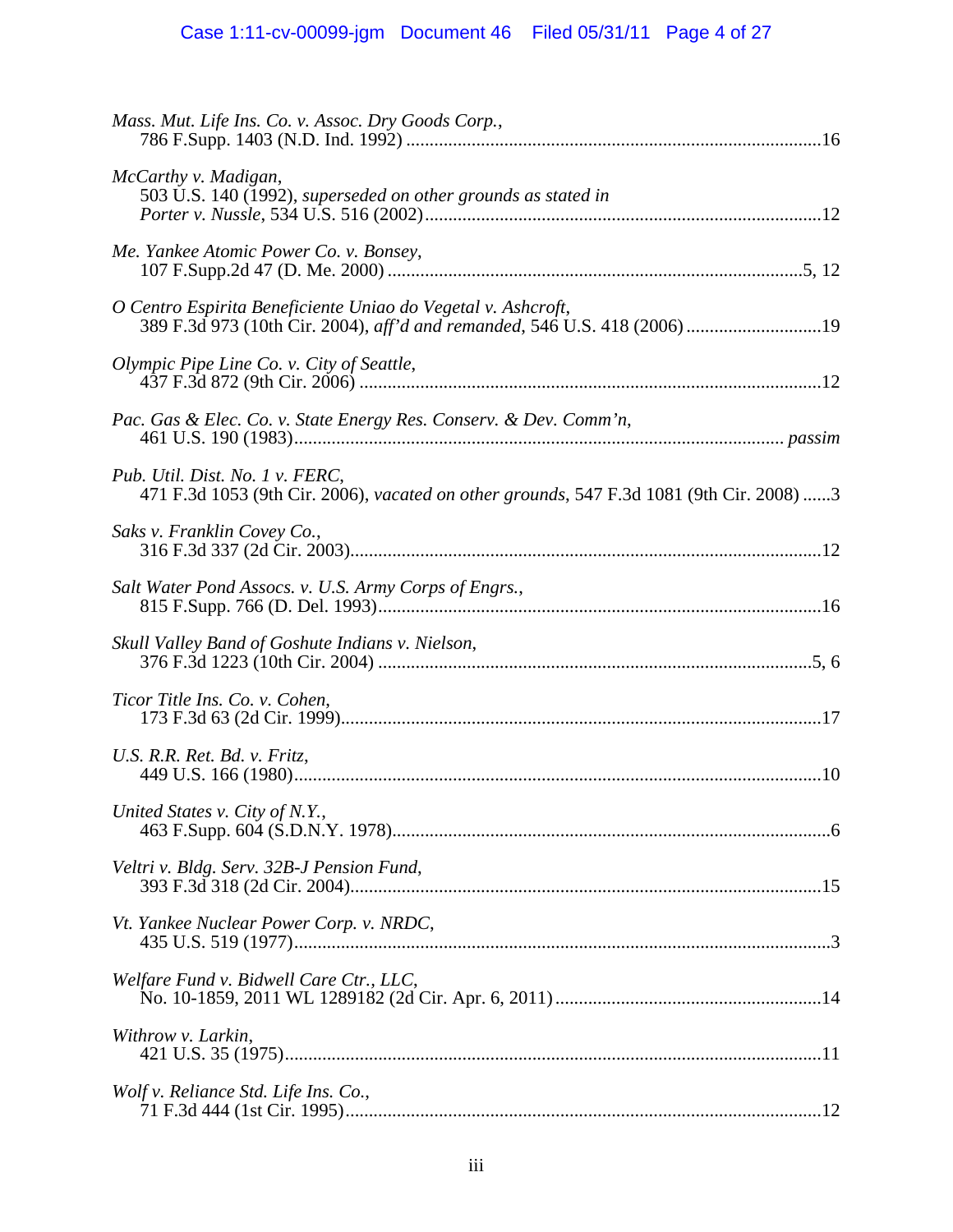# **Statutes, Rules, and Regulations**

# **Other Authorities**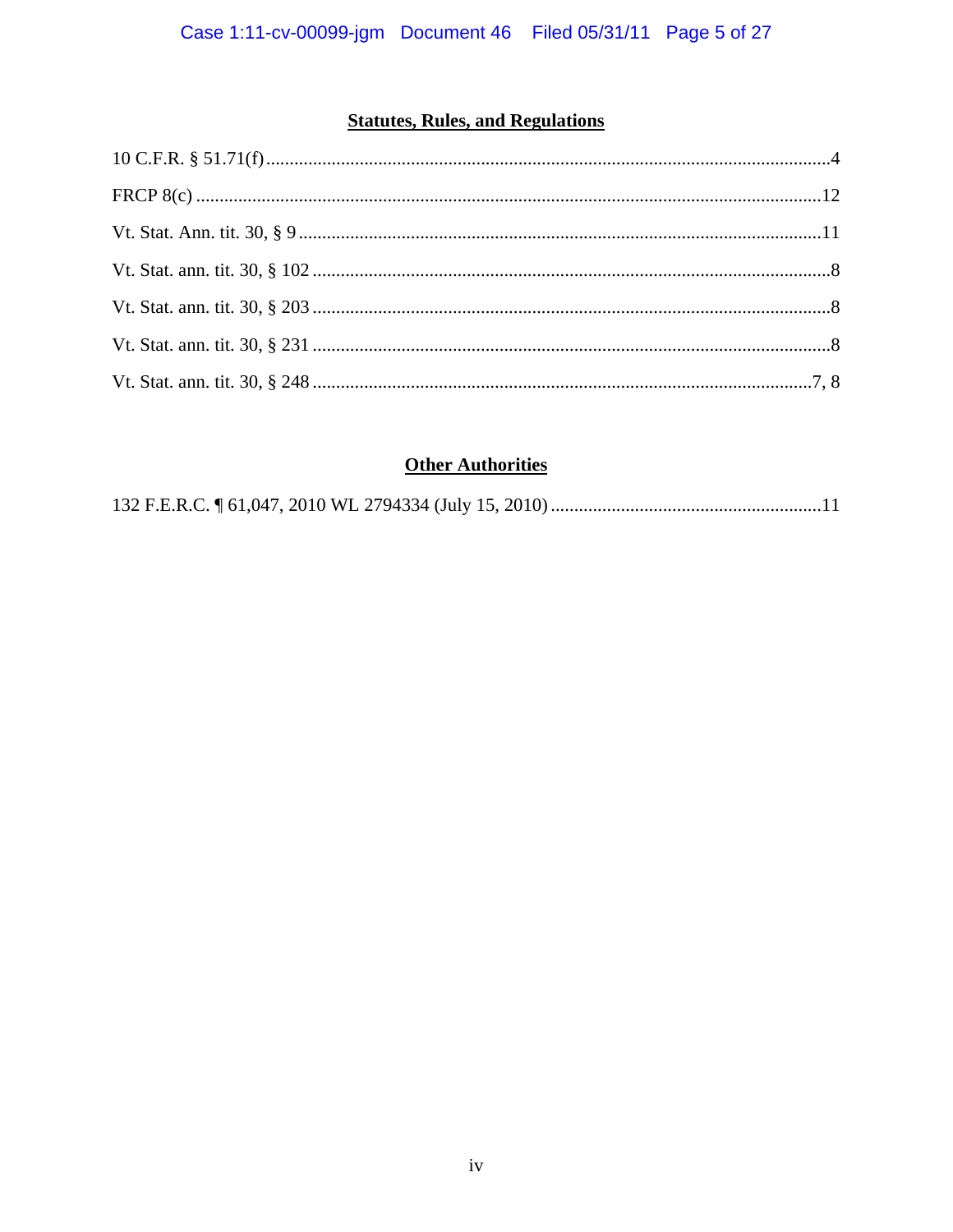### **INTRODUCTION**

Defendants fail to refute Plaintiffs' showing of likelihood of success on the merits. Defendants acknowledge (Opp. 8) that the AEA preempts state laws that regulate nuclear power based on radiological safety concerns. And Defendants cannot refute the overwhelming evidence that Vermont's actions toward the VY Station are in fact safety-motivated despite repeated authoritative findings that the Plant is safe.<sup>1</sup> Instead, Defendants attempt three principal end-runs around that evidence. *First*, Defendants assert (*id.*) that Vermont could have relied on non-safety rationales not preempted by *PG&E*—"need, reliability, cost and other related state concerns," *Pac. Gas & Elec. Co. v. State Energy Res. Conserv. & Dev. Comm'n*, 461 U.S. 190, 205 (1983) ("*PG&E*"). But they ignore that such rationales are inapposite to a plant like the VY Station, which is not a retail utility subject to state regulation but rather sells power on the interstate wholesale market subject to FERC's exclusive jurisdiction. *Second*, Defendants assert (Opp. 18-19) that the overwhelming evidence of Vermont's safety motivation is irrelevant because this Court's inquiry begins and ends with the text of the statute's purpose preamble. But *PG&E* itself clearly relied on legislative history in determining whether a state law was safetymotivated, 461 U.S. at 213, and if Defendants were correct, a safety-motivated legislature could always avoid preemption simply by scrubbing the term "safety" from the text of its bills—just as Vermont has sought, with many embarrassing gaffes, to do here. *Third*, Defendants proffer new supposed non-safety rationales like "energy diversity," but Vermont did not have these rationales "in mind," *id.* at 215-16, when it enacted or applied the challenged legislation, and a Vermontregulated utility's recent contract with the Seabrook, New Hampshire nuclear plant, Kee Reply ¶ 16 & Ex. 33, shows that Vermont is not adhering to those rationales even now.

 $\overline{a}$ 

<sup>1</sup> The NRC, which has exclusive authority over radiological safety, found the Plant safe. Compl., Ex. A. Vermont's own consultants agreed. *See generally* Ngau Exs. 24, 29, 33.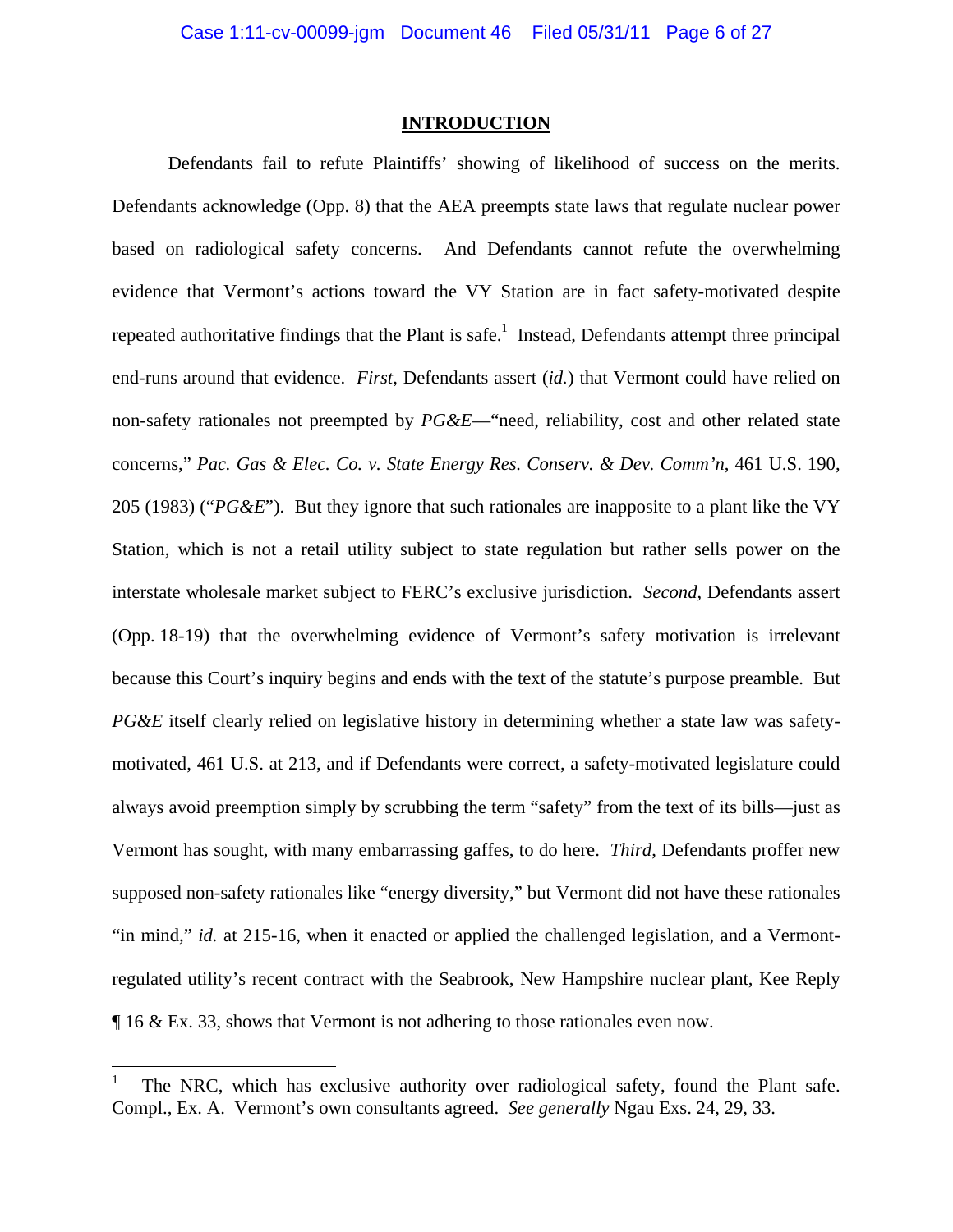### Case 1:11-cv-00099-jgm Document 46 Filed 05/31/11 Page 7 of 27

Plaintiffs have also amply demonstrated irreparable harm. The specter of a March 2012 shutdown is causing irreparable harm now, and absent preliminary relief, that harm will only escalate as this case winds toward an October 2011 trial, a decision, and potential appeals. Skilled employees have left their jobs, citing the shutdown, and further such attrition threatens to weaken or shut down the Plant. Plaintiffs are also losing the opportunity to enter into long-term contracts with purchasers skeptical that the Plant (unlike Seabrook) will stay in operation. And Vermont is trying even before March 2012 to hasten the shutdown, including by enacting retaliatory legislation purporting to require Plaintiffs to pay Defendants' costs in this case.

The balance of hardships and public interest also favor preliminary relief. Plaintiffs will earn a Pyrrhic victory if they prevail at trial and on appeal, only to retain a plant with a diminished workforce and a reduced portfolio of business, leading at best to lost revenues (which potentially may not be recoverable from Vermont given sovereign immunity) and at worst to a shutdown that will cause job and revenue loss to the State as well as increased greenhouse gas emissions. On the other hand, Defendants will suffer literally no harm if the Court grants a preliminary injunction to limit Plaintiffs' irreparable harm and preserve the status quo.

### **ARGUMENT**

## **I. PLAINTIFFS ARE LIKELY TO SUCCEED ON THE MERITS**

As the Court stated at the Rule 16 conference, likelihood of success on preemption is the "primary issue" on this motion. *See* 5/5/11 Tr. 11:15-21 (THE COURT: "[W]e have to get involved with the question of preemption without ultimately deciding it, … but certainly saying that it is likely you will be successful because of preemption. … [T]o me, that's the primary issue here."). Plaintiffs need show only that "the probability of [their] prevailing is better than fifty percent." *Eng v. Smith*, 849 F.2d 80, 82 (2d Cir. 1988) (quotation omitted).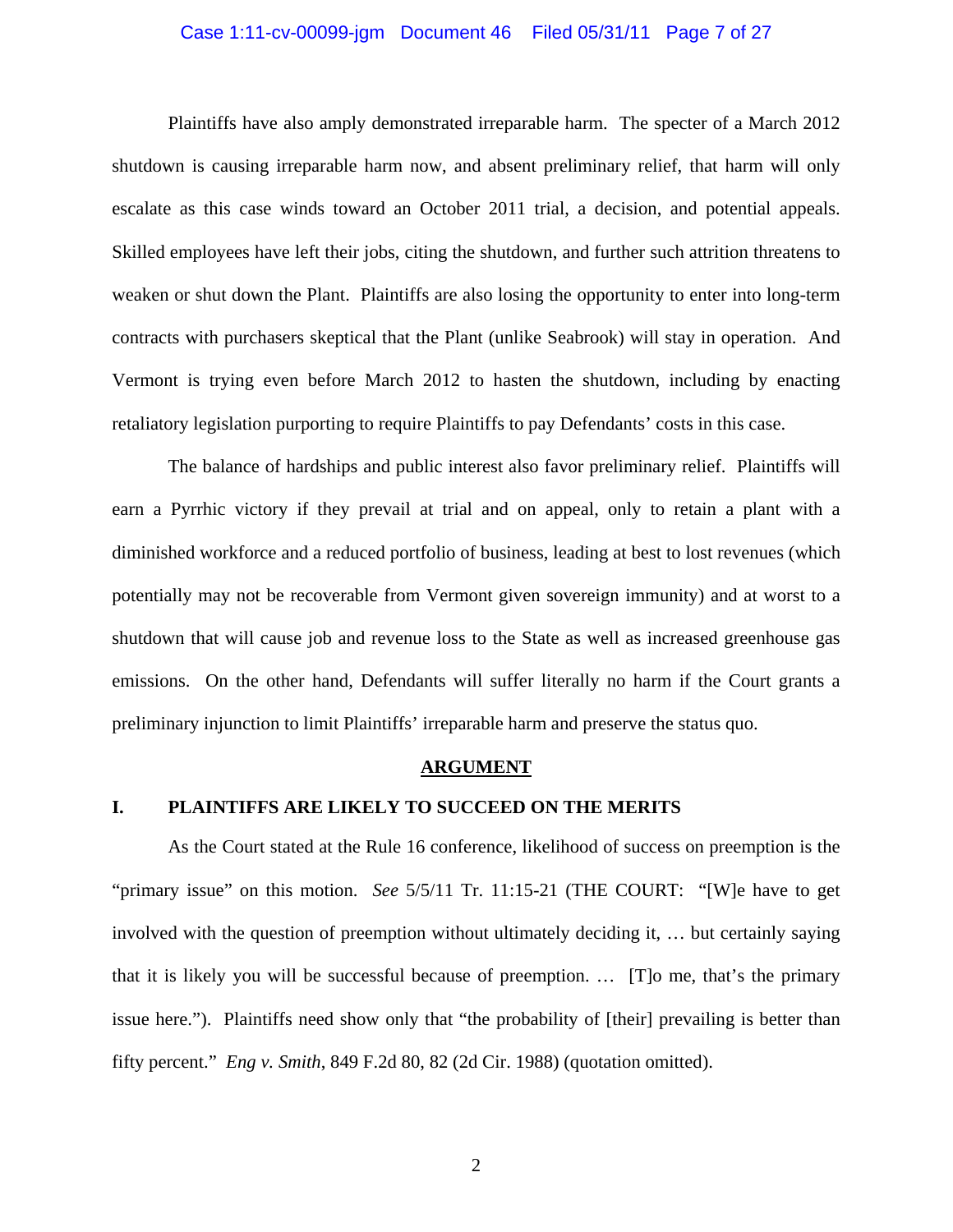### **A. Vermont Has Improperly Regulated An Interstate Wholesale Nuclear Plant**

Plaintiffs argued (Mem. 14-18) that states are preempted from shutting down an already constructed, operating, and NRC-licensed plant, even for non-safety reasons. Defendants respond (Opp. 6-13) by citing a passage from *PG&E* and NRC statements that suggest that states retain a non-preempted role in re-licensing decisions. But Defendants ignore the crucial distinction between state-regulated *retail* utilities that sell directly to consumers and interstate *wholesalers* like the VY Station—a distinction that renders Defendants' authorities inapposite.

Defendants rely heavily on *PG&E*'s statement that "'States retain their traditional responsibility in the field of regulating electrical utilities for determining questions of need, reliability, cost and other state concerns.'" Opp. 6 (quoting 461 U.S. at 205). But *PG&E* itself explained that wholesale plants selling into the interstate market are an "exception" to the tradition of retail utilities regulated by states—as to interstate plants, "need" and other economic questions are regulated only by FERC. 461 U.S. at 205-06. Defendants also assert (Opp. 6) that *Vt. Yankee Nuclear Power Corp. v. NRDC*, 435 U.S. 519, 550 (1977), recognizes that "state utility commissions determine 'need for power.'" In fact, *Vt. Yankee* stated that the "need for power" could be determined by either a state commission *or* "similar bodies" depending on the type of plant, and then noted that FERC's predecessor had so determined for the VY Station, an interstate wholesaler. *Id.* at 550-51; *see also Pub. Util. Dist. No. 1 v. FERC*, 471 F.3d 1053, 1063-64, 1066 (9th Cir. 2006) (describing "massive shift in regulatory jurisdiction from the states to FERC" after *PG&E*), *vacated on other grounds*, 547 F.3d 1081 (9th Cir. 2008); Kee Reply ¶¶ 66-72; Ngau Reply Ex. 67 (*State to Entergy: You're Wrong and Too Slow to React*, VT DIGGER, May 25, 2011) (According to "Donald Kreis, a law professor at Vermont Law School and former general counsel for the [N.H.] Public Utility Commission," because the VY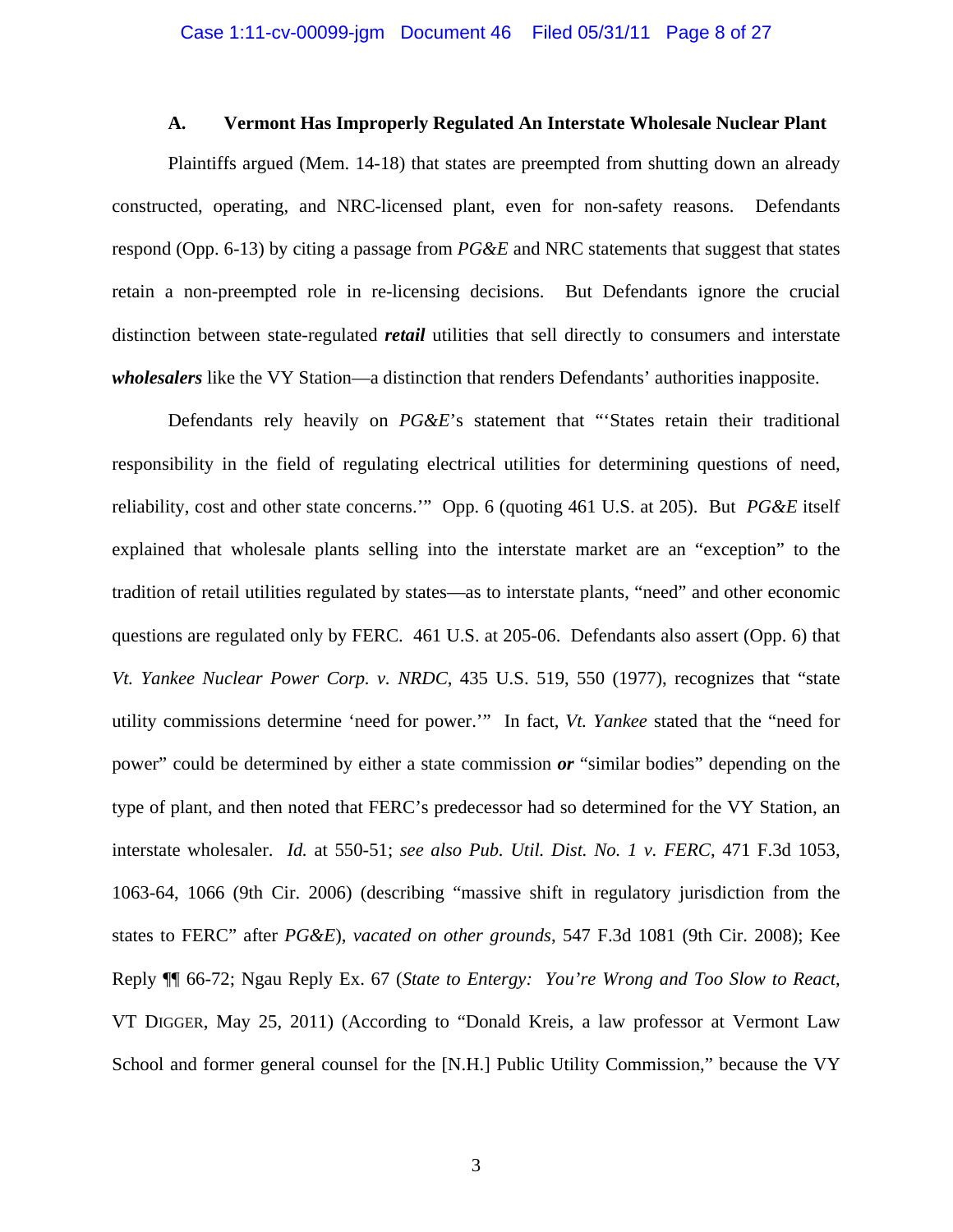### Case 1:11-cv-00099-jgm Document 46 Filed 05/31/11 Page 9 of 27

Station is a "merchant plant that sells its electricity on the interstate market, … it is difficult for the state of Vermont to argue a need to regulate the plant based on economic concerns." $)^2$ .

The NRC too recognizes the distinction between retail utilities and interstate wholesalers. According to the NRC, "[i]n cases of interstate generation …, Federal Agencies such as the Federal Energy Regulatory Commission (FERC) … may be involved in making these determinations."Kolber Ex. 2 ¶ 1.3. Defendants omit key words in quoting (Opp. 9) an NRC regulation describing the "authority of States *or other Federal agencies* to address these issues." 10 C.F.R. § 51.71(f) n.4 (omitted words emphasized); *accord* Kolber Exs. 2 ¶ 1.3, 3 ¶ 1.4, 4 ¶ 1.0. Thus, there is no "regulatory vacuum" (Opp. 12) on economic concerns: they are decided by FERC and cannot support Defendants' attempt to evade preemption.

## **B. Vermont Has Improperly Regulated Based On Preempted Safety Concerns**

Plaintiffs argued as an independent ground for preemption (Mem. 18-26) that the AEA precludes Vermont's encroachment on the exclusively federal field of "nuclear safety concerns." *PG&E*, 461 U.S. at 212. Defendants seek to avoid field preemption through a game of semantics, arguing that even a state legislature plainly motivated by safety concerns need only avoid using the word "safety" in a statute's purpose preamble. Opp. 18-19 ("the object and policy of Act 160 is found in the 'legislative policy and purposes' section"). Vermont's General Assembly has done just that—acting based on perceived safety concerns (however unwarranted) while carefully scrubbing the word "safety" from its statutes under coaching from various advisers to avoid using this magic word. For example, it changed the title of the bill later enacted as Act 189 from "An Act Relating to an Independent *Safety* Assessment of the Vermont

<sup>2</sup> In theory, other rationales like "environmental unacceptability," *PG&E*, 461 U.S. at 207 n.18, or "land use," *id.* at 212, might be invoked as to an interstate wholesaler. But the General Assembly in fact invoked "reliability," *see infra*, at 9 (discussing Act 189), making any such rationales merely *post hoc* pretexts for safety here. *See infra*, at 10-11; Mem. 24-26.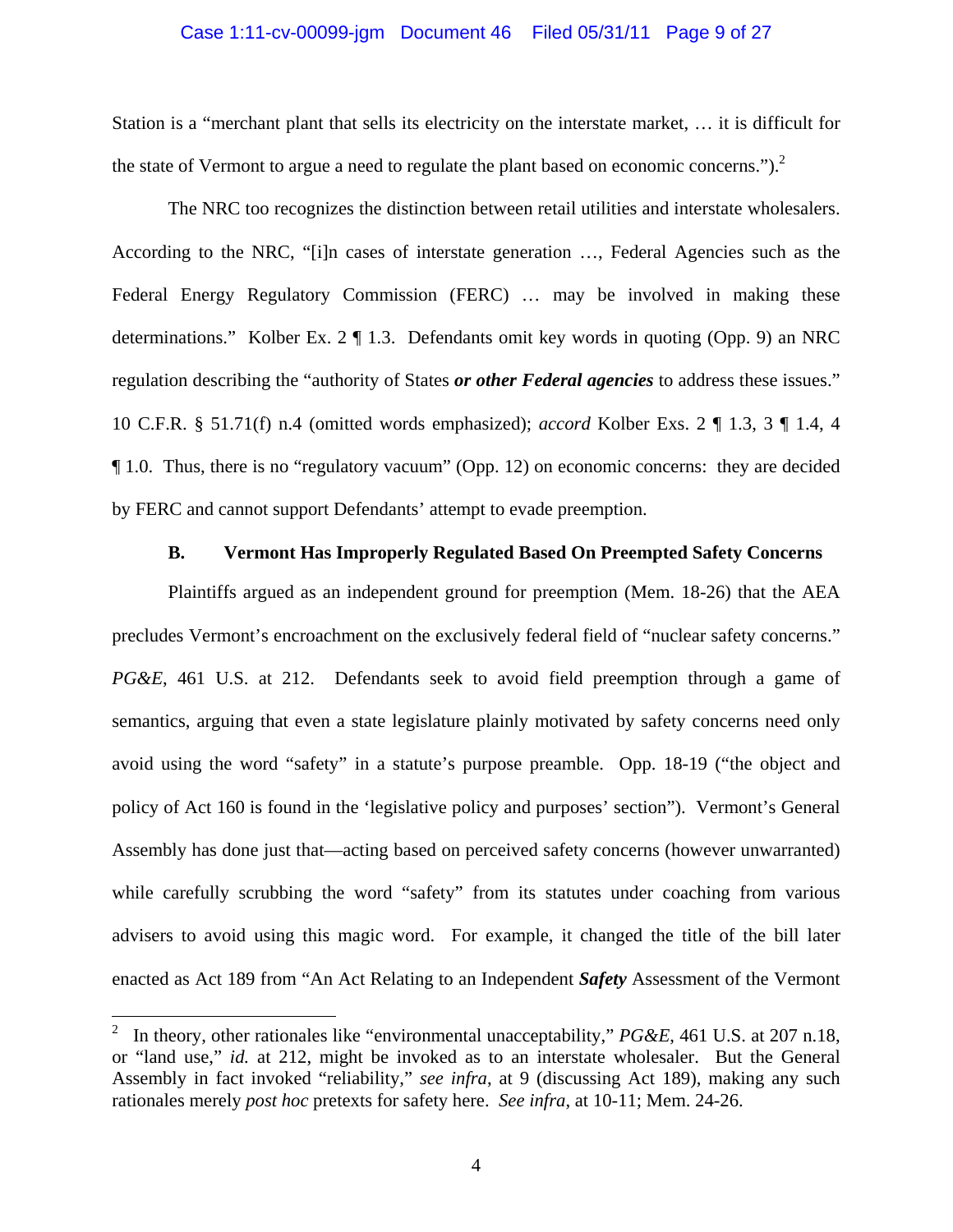# Case 1:11-cv-00099-jgm Document 46 Filed 05/31/11 Page 10 of 27

Yankee Nuclear Facility," to "An Act Relating to an Independent *Vertical Audit and Reliability* Assessment of the Vermont Yankee Nuclear Facility," Ngau Reply Ex. 50 (S. 269, Draft No. 4, Feb. 27, 2008) at 1, 12 (emphasis added).<sup>3</sup>

*The legal standard. First*, Defendants argue (Opp. 18-19) that inquiry into whether the State had "safety purposes in mind," *PG&E*, 461 U.S. at 215, begins and ends with the statute's purpose preamble. *PG&E* itself refutes Defendants' assertion, as it relied upon a committee report to determine legislative purpose. 461 U.S. at 213-14. Numerous lower courts after *PG&E* also have delved into materials besides the statute's text to ascertain purpose. *E.g.*, *Skull Valley Band of Goshute Indians v. Nielson*, 376 F.3d 1223, 1252 (10th Cir. 2004); *Long Is. Lighting Co. v. Cnty. of Suffolk*, 628 F.Supp. 654, 665-66 (E.D.N.Y. 1986) (cited at Mem. 19 but not in Opp.) (prior efforts by county to assert safety concerns supported inference that county's current legislation, which did *not* specifically mention safety, was nevertheless safety-motivated). In other preemption contexts too, the Second Circuit has held that a court cannot "blindly accept the articulated purpose of an ordinance for preemption purposes," but instead will consider "the purpose of the ordinance as a whole." *Greater N.Y. Metro. Food Council, Inc. v. Giuliani*, 195 F.3d 100, 108 (2d Cir. 1999), *abrogated on other grounds by Lorillard Tobacco Co. v. Reilly*, 533 U.S. 525, 538-39 (2001). Thus, contrary to Defendants' view (Opp. 18, 21), legislative purpose, evinced in legislative history and not just text, is the touchstone of AEA preemption.<sup>4</sup>

<sup>3</sup> Vermont of course may express its views on safety to the NRC or seek review of the NRC's licensing decisions—as it did in its recently filed petition before the D.C. Circuit. Kolber Ex. 23.

<sup>4</sup> Neither *Kerr-McGee Chem. Corp. v. City of W. Chicago*, 914 F.2d 820 (7th Cir. 1990), nor *Me. Yankee Atomic Power Co. v. Bonsey*, 107 F.Supp.2d 47 (D. Me. 2000) (cited at Opp. 21), supports looking exclusively to statutory text to determine legislative purpose. *Kerr-McGee* declined to speculate whether the city "plans to use the Code to frustrate the NRC licensing program." 914 F.2d at 827. *Maine Yankee* followed *Kerr-McGee* in similar circumstances. 107 F.Supp.2d at 55-56. Here, by contrast, Plaintiffs rely on a record of the Assembly's past actions.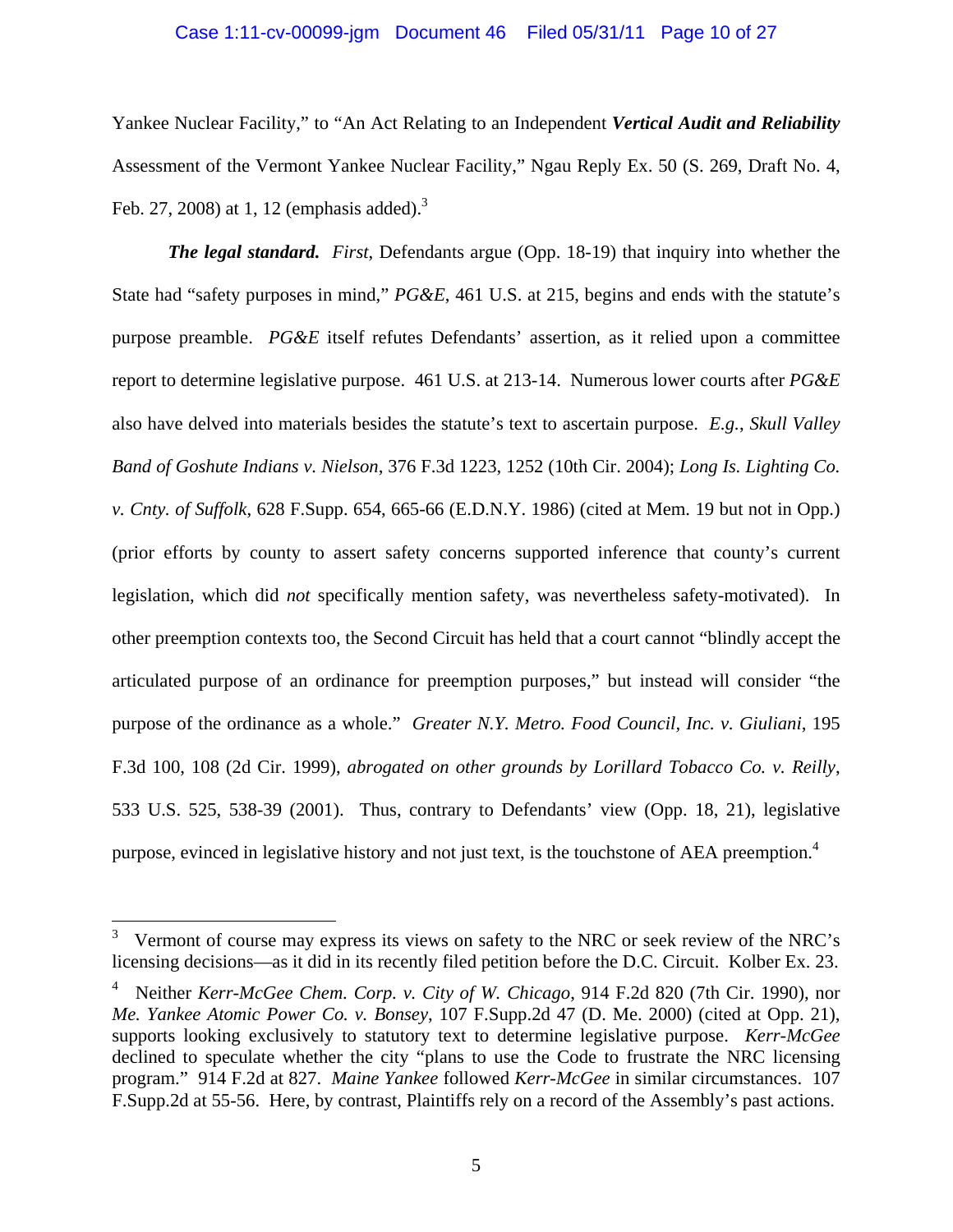### Case 1:11-cv-00099-jgm Document 46 Filed 05/31/11 Page 11 of 27

*Second*, Defendants argue (Opp. 23  $\&$  n.10) that post-enactment legislative materials here, evidence of legislative purpose "after Acts 74 and 160" (Opp. 23)—are irrelevant. But those materials are highly relevant here because Plaintiffs challenge not only the Assembly's initial enactment of its CPG role in 2005-06, but also its ongoing exercise of that authority in refusing to authorize a CPG. *Cf. INS v. Chadha*, 462 U.S. 919, 944 (1983) (challenge to ongoing "legislative veto" power); *see United States v. City of N.Y.*, 463 F.Supp. 604, 614 (S.D.N.Y. 1978) (rejecting purported non-safety basis for nuclear reactor certificate denial as "inconsistent with the purpose of the ordinance as intended at the time of its enactment" **and** "contrary to the *application* of the ordinance as exemplified by the City's decision") (emphasis added).<sup>5</sup>

*Third*, contrary to Defendants' assertion (Opp. 21-22), a state may not act based on alleged safety concerns so long as it also has non-safety concerns in mind. *See Gade v. Nat'l Solid Wastes Mgmt. Ass'n*, 505 U.S. 88, 104-08 (1992) (holding preempted a statute with both a preempted and a non-preempted purpose/effect). *PG&E* does not hold otherwise; Defendants quote only the background section of *PG&E* (Opp. 22 (quoting 461 U.S. at 196-97)) and ignore *PG&E*'s analysis section, which carefully ruled out the possibility that the regulation was motivated even partly by safety concerns, 461 U.S. at 213 (finding that committee described the waste-disposal issue as "largely economic or the result of poor planning, *not* safety related").

*Fourth*, Defendants argue (Opp. 4) that Plaintiffs bear the burden of showing that Vermont was motivated by safety concerns, rather than (as Plaintiffs argued (Mem. 21), citing *Skull Valley*, 376 F.3d at 1246) that Defendants bear the burden of showing that Vermont had non-safety concerns in mind. Defendants ignore *Skull Valley* and instead rely on a presumption

<sup>5</sup> Plaintiffs' opposition to NEC's motion to intervene (ECF No. 26 at 13) argued that materials *never* before the legislature are irrelevant. Materials that *were* before the legislature during its ongoing consideration whether to authorize a CPG are clearly relevant.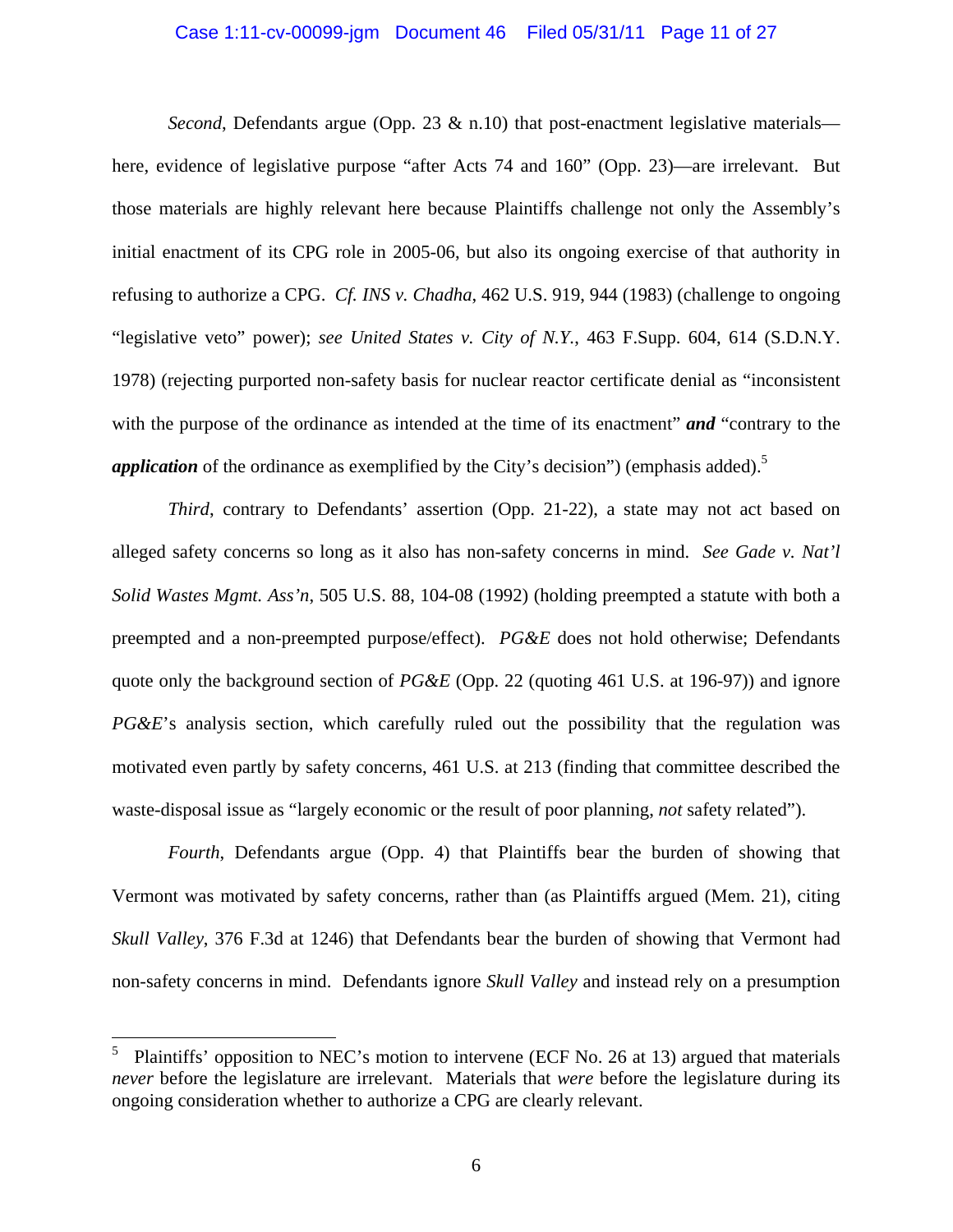# Case 1:11-cv-00099-jgm Document 46 Filed 05/31/11 Page 12 of 27

against preemption referenced by PG&E. *Id.* at 206. But that presumption, even if still valid,<sup>6</sup> is inapplicable here. The predicate for the presumption in *PG&E* was that California was regulating a retail utility over which it had traditional authority; by contrast, this case involves an interstate wholesale plant, and states lack any traditional authority "over the need for and pricing of electrical power transmitted in interstate commerce," *id.* at 206. In any event, *PG&E* found the presumption overcome in holding that the AEA preempts the safety field, *id.* at 212-13; after *PG&E*, it is up to Defendants, not Plaintiffs, to show that this established field preemption does not apply to particular state actions. Finally, even if Plaintiffs bear the burden on likelihood of success, they have carried it.

*Applying the legal standard.* Defendants portray (Opp. 14-15) Plaintiffs as making an overbroad request to invalidate eight different Vermont enactments/orders. In fact, as several items in Defendants' list are essentially duplicates, Plaintiffs challenge just three aspects of Vermont authority, the first two involving the Assembly and the third involving PSB:

**(1)** Act 74 (2005), which requires that Plaintiffs obtain the Assembly's approval before PSB may grant a CPG for dry-cask storage of spent nuclear fuel ("SNF") from post-March 2012 operations, and the Assembly's post-2005 exercise of this authority;

**(2)** Act 160 (2006), which requires that Plaintiffs obtain the Assembly's approval before PSB may grant a CPG for post-March 2012 operations, and the Assembly's post-2006 exercise of this authority; and

**(3)** PSB's residual authority, if authorized by the Assembly or if (1) and (2) are invalid, to grant or deny CPGs for storage of post-March 2012 SNF, Vt. Stat. ann. tit. 30, § 248(a)(2), and post-March 2012 operations, 2002 MOU (Ngau Ex. 3).<sup>7</sup>

<u>.</u>

<sup>6</sup> *Compare Bruesewitz v. Wyeth LLC*, 131 S.Ct. 1068, 1075 (2011) (finding preemption without discussing presumption); *with id.* at 1096 n.15 (dissent) (invoking presumption).

<sup>7</sup> Defendants' (5) and (6) restate Act 74's requirement that Plaintiffs obtain the Assembly's approval before PSB may grant a CPG for storage of SNF from post-March 2012 operations. Defendants' (3) and (4) restate the requirement in Defendants' item (2), the 2002 MOU, that Plaintiffs must obtain *from PSB* a CPG regarding post-March 2012 operations. Plaintiffs do not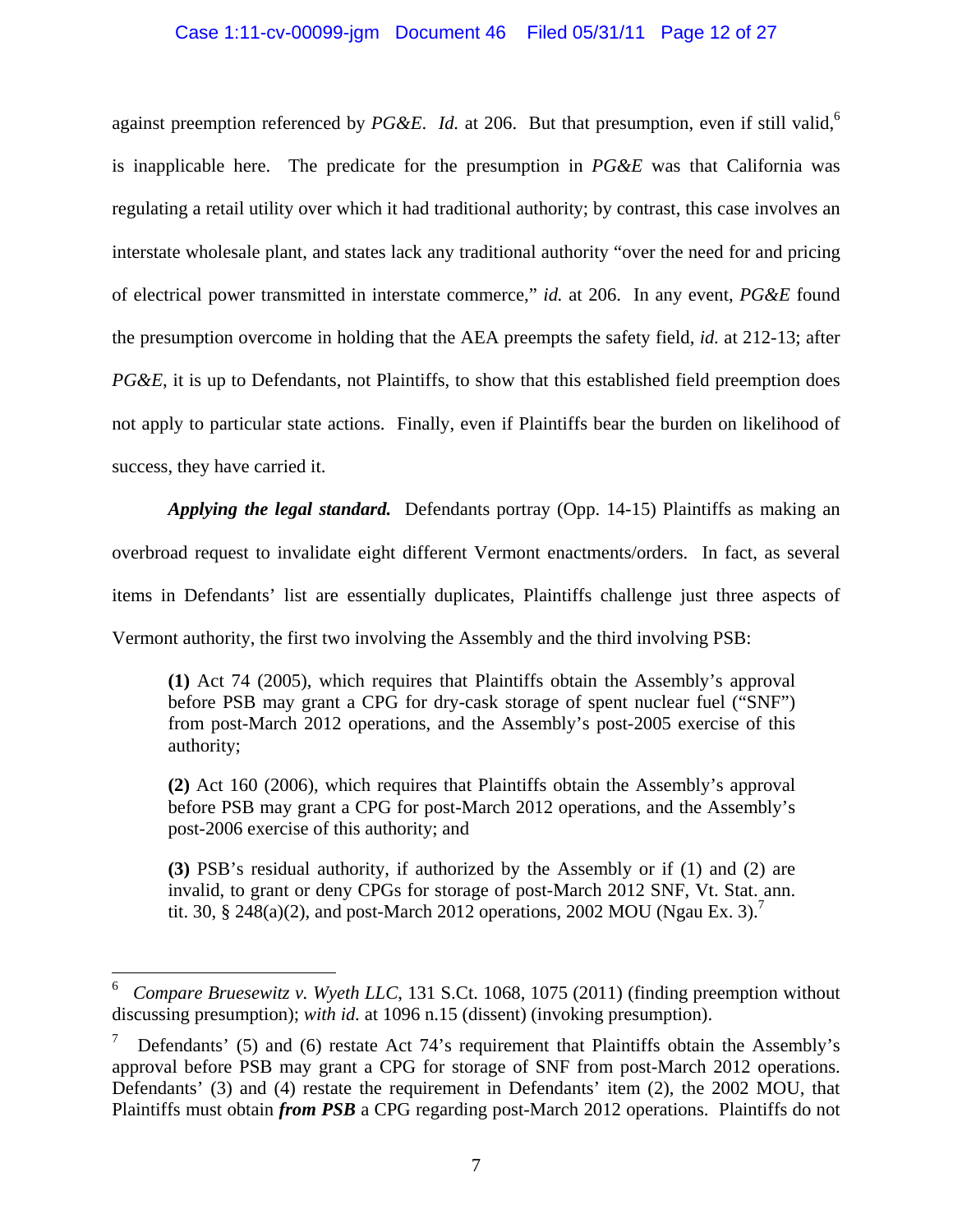# Case 1:11-cv-00099-jgm Document 46 Filed 05/31/11 Page 13 of 27

General Assembly action (1 and 2). The legislative record clearly demonstrates that the

Assembly, in and after 2005, has been motivated by safety concerns while intentionally masking

those concerns in the statutory text with the code word "reliability." Such a game of semantics,

if not rejected by this Court, would gut AEA field preemption.

On multiple occasions from 2005 through 2008, the Assembly was warned to avoid using

the word "safety" in order to escape AEA field preemption:

 $\overline{a}$ 

"[L]et's find another word for safety." Ngau Reply Ex. 45 (Statement of the Chair of the Senate Finance Committee (Mar. 2, 2006)).

"I guess the way we would handle this is we would be clear on our report that we'd make a distinction between the safety issues that we are pre-empted from and the other topics that we're allowed to talk about." *Id.* (Statement of PSB's James Volz).

"Remove all references to 'safety' to avoid issue of NRC pre-emption. Look at safety only in terms of effect on reliability and economics." Ngau Reply Ex. 54 (CVA—issues relating to Draft #3 (undated)).

"Just be aware of language that reliability is something to talk about where maybe safety is not. … What isn't OK is when you get over to what's called radiological health and safety and that's where the cases come down and say, there's a preemption problem …." Ngau Reply Ex. 53 (Statement of DPS's Sarah Hofmann before House Nat. Res. Comm. (Mar. 25, 2008)).

"[E]ven though the state law has the word 'safety,' it would not be wise to rely on it in our decisionmaking." Leg. Briefing by Vermont Law School Professor and former PSB Chair Michael Dworkin, www.leg.state.vt.us/jfo/vt\_yankee\_video.aspx (Part 2 Video 1:04:20) (Nov. 19, 2008).

The Assembly, however, tellingly departed from its playbook on several occasions, accidentally

referring to its true "safety" motivations only to correct itself by scrubbing references to that

term. For example, S. 124 (which ultimately became Act 160), originally included "*safety*" as an

objective, Ngau Reply Ex. 43, but that word was deleted (without modifying the substance of the

legislation) after PSB's James Volz (quoted above) cautioned that Vermont was preempted from

challenge Vt. Stat. ann. tit. 30, §§ 102, 203, 231, or 248 (as to its pre-Act 160 aspects), for these provisions are inapplicable insofar as Act 160 requires the Assembly to issue a new grant of authority to PSB to issue a CPG for post-March 2012 operations.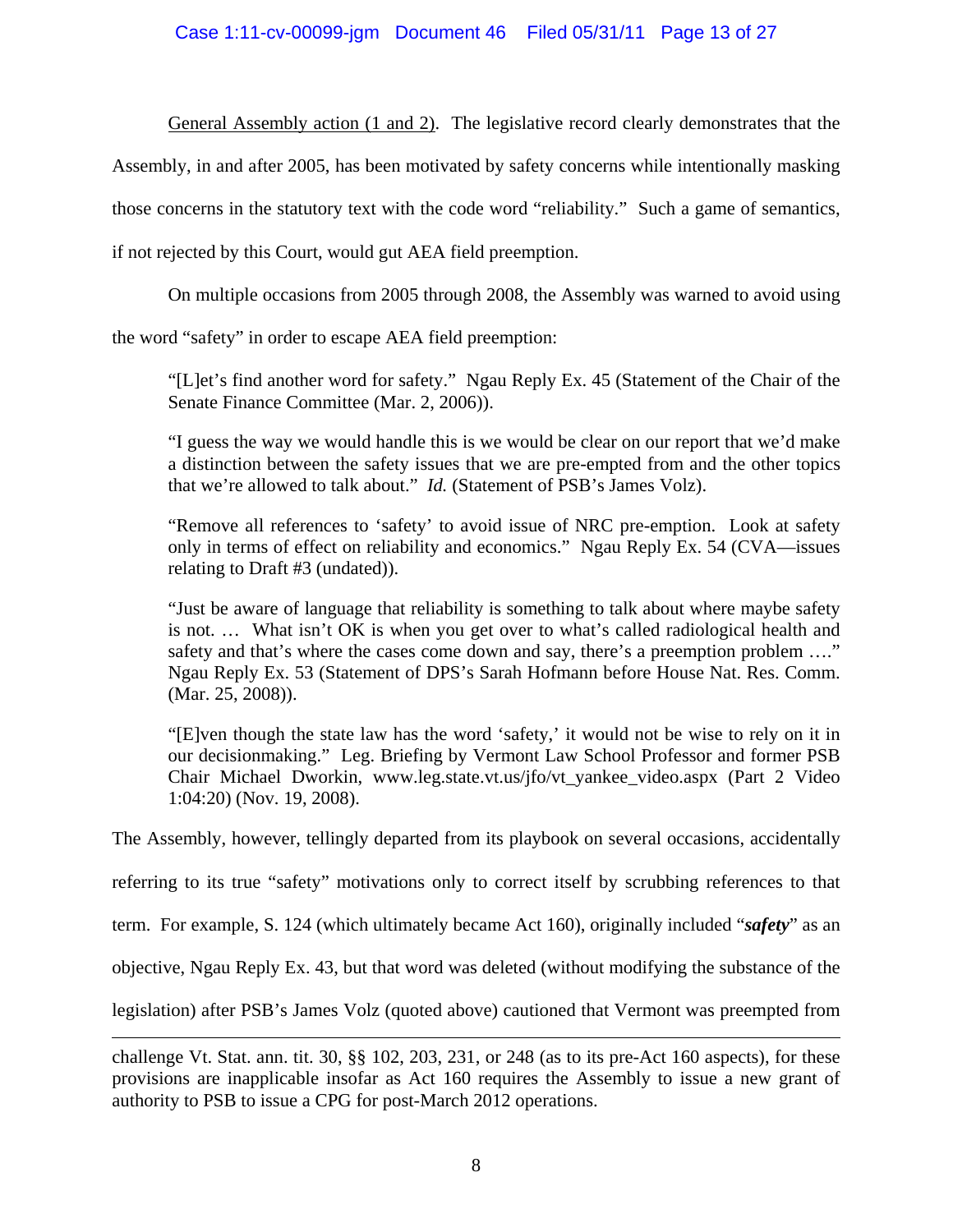# Case 1:11-cv-00099-jgm Document 46 Filed 05/31/11 Page 14 of 27

regulating safety; in response, the Senate committee chair (quoted above) stated, "*[L]et's find another word for safety*." Ngau Reply Ex. 45 (emphasis added).8

The Assembly's safety motivation is even more clearly revealed by Act 189, which commissioned the audit that was to guide the Assembly's discretion in its exercise of its CPG authority under Acts 74 and 160. An early version of S. 269/S. 364 was titled "An Act Relating to an Independent *Safety* Assessment of the Vermont Yankee Nuclear Facility," before being amended (without modifying the substance of the legislation) to read "An Act Relating to an *Independent Vertical Audit and Reliability* Assessment of the Vermont Yankee Nuclear Facility." Ngau Reply Ex. 50 at 1, 12 (emphasis added). Then-Senate President Shumlin proclaimed: "We agree that safety is first, that our environment, the health of Vermonters, the importance of not having anything happen at that plant that would affect the health and safety of Vermonters is paramount. . . . If it's not safe, we don't want to operate it." Leg. Briefing, www.leg.state.vt.us/jfo/vt\_yankee\_video.aspx (Part 1 Video at 10:34) (Nov. 19, 2008). And the resulting audit—prepared by "Nuclear *Safety* Associates"—plainly reveals a safety focus, analyzing, *inter alia*, the level of "*radiation exposure*," Ngau Ex. 33 at 17, B-10 (emphasis added), and adequacy of existing "*safety margins*" and "*redundant safety systems*," *id.* at 91, 110, 130, 195, 215 (emphasis added).

Another key post-2005-06 example that again reveals Vermont's motivating concern with safety is the Senate's February 2010 vote against authorizing PSB to grant a CPG. After Plaintiffs confirmed a tritium leak in early January 2010, then-Senate President Shumlin rushed a February vote on the future of the VY Station over the objections of Senators who complained

 $\overline{a}$ 

<sup>8</sup> Safety also motivated Act 74. *E.g.*, Ngau Reply Ex. 35 (Testimony before House Nat. Res. Comm. (Feb. 15, 2005)) ("[I]t's about … what's the safest way to have that fuel in the pool[?]").

<sup>9</sup> S. 269 and S. 364 are the same bill. *See* Ngau Reply Ex. 55 (hearings for "S.269/S.364").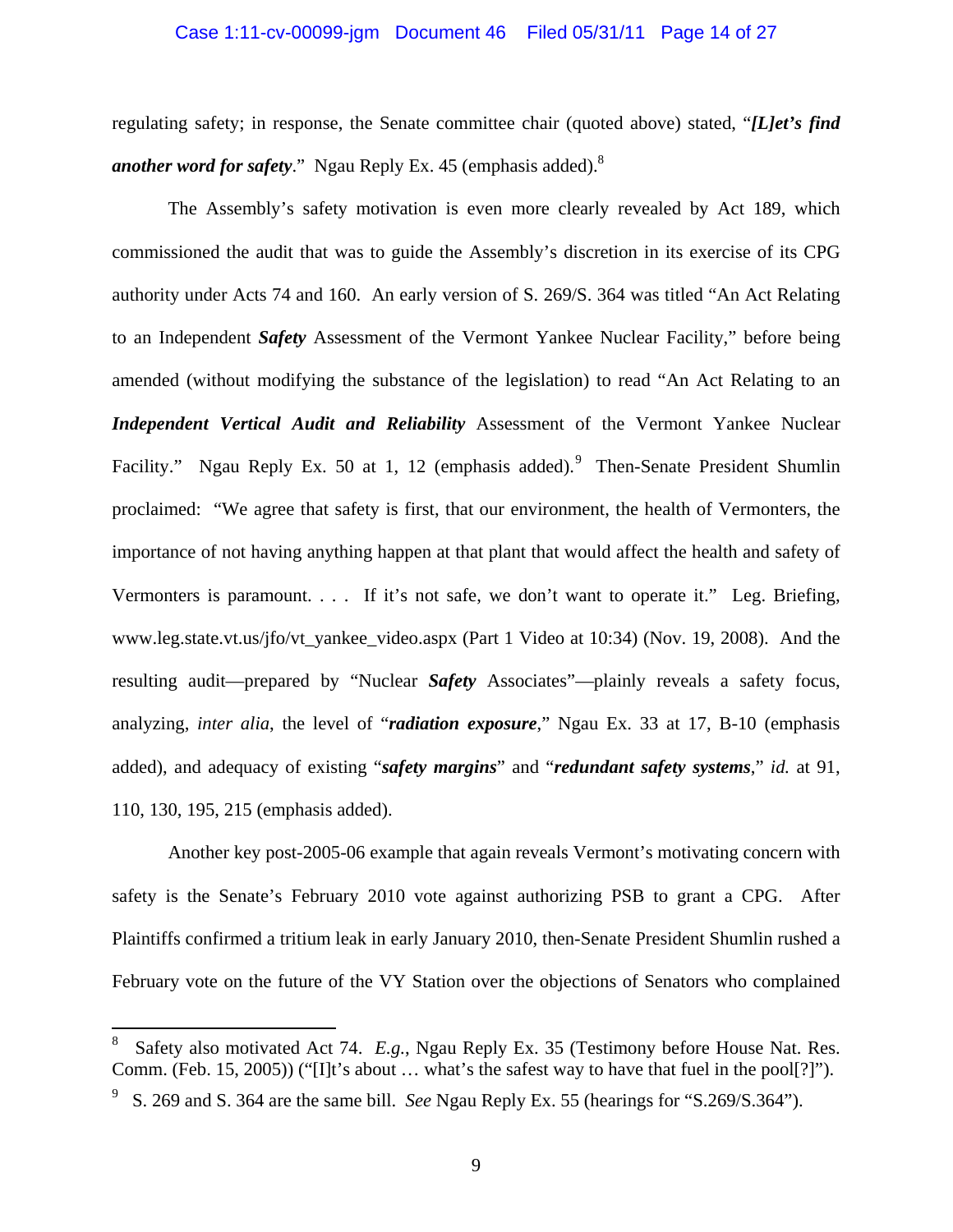### Case 1:11-cv-00099-jgm Document 46 Filed 05/31/11 Page 15 of 27

about the lack of a deliberative process. *See* Ngau Reply Ex. 62 (Terri Hallenbeck, *Yankee Vote Set Next Week*, BURLINGTON FREE PRESS, Feb. 17, 2010). The vote was preceded by a DPS Commissioner's testimony that "the question of … what do we have on the site and what sort of *public health and safety issues* do we need to address is sort of *priority one*." Ngau Reply Ex. 57 (emphasis added). The vote was held in such haste that the Senate had not yet received the supplemental report that it had requested, which concluded that Plaintiffs' response was "timely, appropriate, and planned effectively" and did not change the original audit's conclusion that the Plant is reliable and capable of operating for another twenty years. Ngau Ex. 29 at 94-95.

In addition to this direct evidence of the Assembly's safety motivation, Plaintiffs anticipated and refuted (Mem. 21-26) several potential non-safety rationales. One set of nonsafety rationales—economic concerns—is exclusively within FERC's jurisdiction in the case of an interstate wholesaler like the VY Station and thus is not available here. *See* Point I.A., *supra*. In any event, the VY Station *is* reliable, as the audit and supplement found and as ISO-NE similarly found from the perspective of the New England grid. Kee  $\parallel$  66 & Ex. 18 at 3.

Perhaps recognizing that a reliability rationale is untenable, Defendants assert as an alternative non-safety rationale the creation of "an energy future that is more 'diverse' and involves a better 'choice of power sources.'" Opp. 24. While this rationale was mentioned in Acts 74 and 160, it is entirely absent from the record of the Assembly's post-Act 160 conduct. Rather, 2008's Act 189 employed the term "reliability" and did not once mention diversity of the energy supply, and 2010's S. 289 record likewise does not include a single mention of diversity concerns. *See supra*, at 9-10. Defendants may not hypothesize (Opp. 24) what the Assembly *could have* reasonably concluded as under ordinary rational-basis review, *see, e.g.*, *U.S. R.R. Ret. Bd. v. Fritz*, 449 U.S. 166, 179 (1980), for AEA preemption looks to what a legislature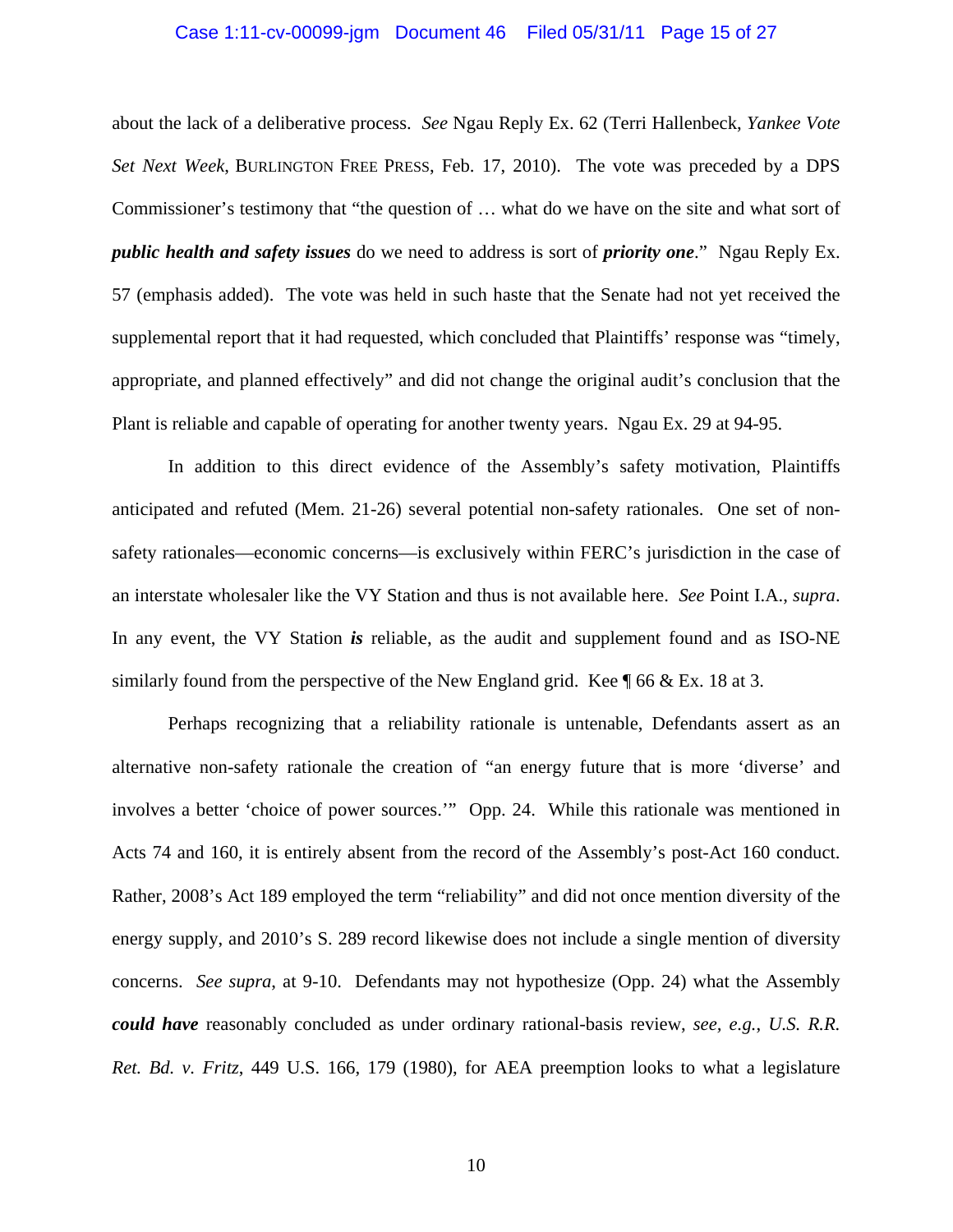### Case 1:11-cv-00099-jgm Document 46 Filed 05/31/11 Page 16 of 27

*actually* had "in mind" at the time, *PG&E*, 461 U.S. at 215. Even if it were appropriate for Defendants to supplement the post-2006 record with a *post hoc* "energy diversity" rationale, such a rationale does not support shutting down the VY Station. If Vermont wishes to promote energy diversity, it may require local retail utilities to buy power from non-nuclear wholesalers, *see* 132 FERC ¶ 61,047, 2010 WL 2794334 (July 15, 2010) (upholding similar California requirement), or offer tax incentives for the purchase of non-nuclear power, or subsidize nonnuclear power. But none of these measures is precluded by allowing the Plant to operate, nor directly advanced by withdrawing the Plant from the diversity of power sources on the national power grid. And any supposed "energy diversity" rationale is belied by a Vermont-regulated utility's recent entry into a long-term contract to buy power from the Seabrook nuclear plant. Kee Reply ¶ 16.

PSB action (3). In the event that Acts 74 and 160 are invalidated and PSB is thereby "reauthorized" to decide whether to issue a CPG, Plaintiffs seek (Mem. 14; Compl. ¶ 81) injunctive and declaratory relief preventing PSB from relying on preempted safety concerns within NRC's exclusive jurisdiction or preempted economic concerns within FERC's exclusive jurisdiction. Defendants respond (Opp. 15-16) that it is premature to conclude that PSB's process would be tainted by the Assembly's improper motivations. But even if PSB were the neutral arbiter envisioned by Vermont law, Vt. Stat. Ann. tit. 30, § 9, and required by the Constitution, *Withrow v. Larkin*, 421 U.S. 35 (1975), that would not diminish Plaintiff's showing that the *Assembly's* actions are preempted and that PSB is barred from improper safety or economic considerations going forward. *Empresas Cablevision v. JPMorgan Chase Bank, N.A.*, 381 F. App'x 117 (2d Cir. 2010) (summary order) (upholding injunction but remanding for narrower scope). In any event, the record demonstrates that PSB is already tainted by preempted motivations; its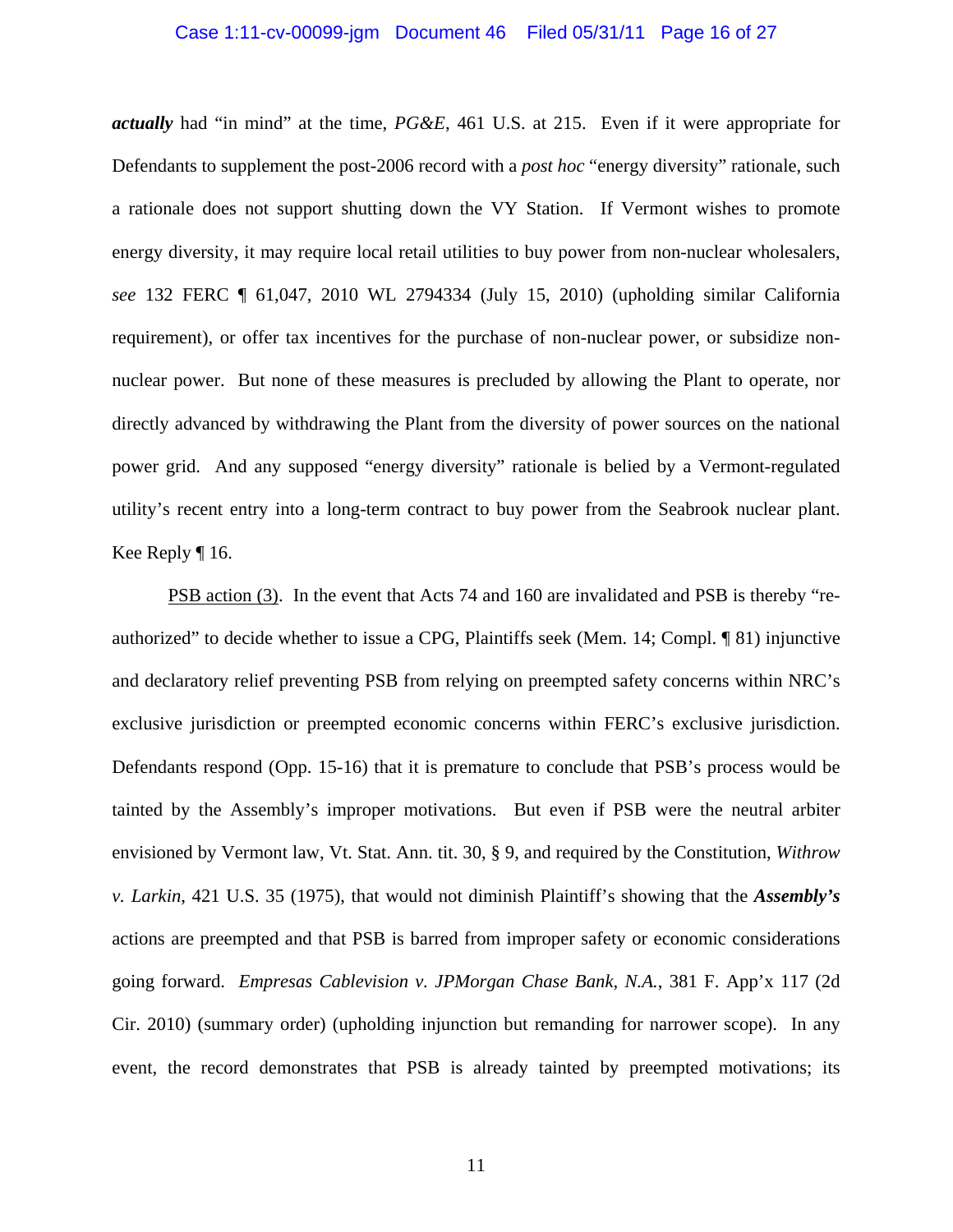# Case 1:11-cv-00099-jgm Document 46 Filed 05/31/11 Page 17 of 27

members are appointed by anti-VY Station Governor Shumlin, and they serve for a fixed term after which they may be re-appointed by Governor Shumlin; and former PSB Chair Dworkin and current PSB Chair Volz assisted the Assembly in disguising its safety-related motivations for exercising its ongoing CPG authority pursuant to Act 160. *See supra*, at 8; Ngau Reply Ex. 34 (Testimony of DPS's Sarah Hofmann that "talking about aesthetics" of dry-cask SNF storage rather than about its safety "would be totally acceptable … at the Public Service Board"). A party need not pursue an administrative remedy where the "body is shown to be biased or has otherwise predetermined the issue before it." *McCarthy v. Madigan*, 503 U.S. 140, 148 (1992), *superseded on other grounds by statute as stated in Porter v. Nussle*, 534 U.S. 516 (2002); *see also Ass'n of Nat'l Advertisers, Inc. v. FTC*, 627 F.2d 1151, 1156-57 (D.C. Cir. 1979) (similar).

## **C. Defendants Fail To Establish Waiver, Estoppel, Or Laches**

*Waiver.* Relying on the 2002 MOU, Defendants argue (Opp. 31-36) that Plaintiffs waived a federal preemption challenge to Vermont law. But they ignore Plaintiffs' authorities holding that a private party may not waive federal preemption because "[p]reemption is a power of the federal government, not an individual right of a third party that the party can 'waive.'" *Olympic Pipe Line Co. v. City of Seattle*, 437 F.3d 872, 883-84 (9th Cir. 2006) (cited at Mem. 29-30); *accord Am. Airlines, Inc. v. Dep't of Transp.*, 202 F.3d 788, 811-12 (5th Cir. 2000); *Me. Yankee Atomic Power Co.*, 107 F.Supp.2d at 50 (similar).<sup>10</sup> They also ignore that PSB itself has recognized this principle as to waiver and estoppel. Mem. 28-29 & n.12 (citing Ngau Ex. 19 at

 $\overline{a}$ 

Defendants rely (Opp. 32) on three ERISA cases to contend that preemption challenges are waivable, but each is unique to the ERISA context and inapplicable here. *See Saks v. Franklin Covey Co.*, 316 F.3d 337, 350 (2d Cir. 2003) (ERISA preemption is an affirmative defense in benefits-due actions that may be waived if not timely pleaded under FRCP 8(c)); *accord Wolf v. Reliance Std. Life Ins. Co.*, 71 F.3d 444, 446 (1st Cir. 1995); *Allen v. Westpoint-Pepperell, Inc.*, 11 F.Supp.2d 277, 283 (S.D.N.Y. 1997). Here, there is no issue of waiver based on litigation conduct, nor any need for solicitude toward individual litigants who might be harmed by sophisticated defendants' belated invocation of preemption within an already-filed litigation.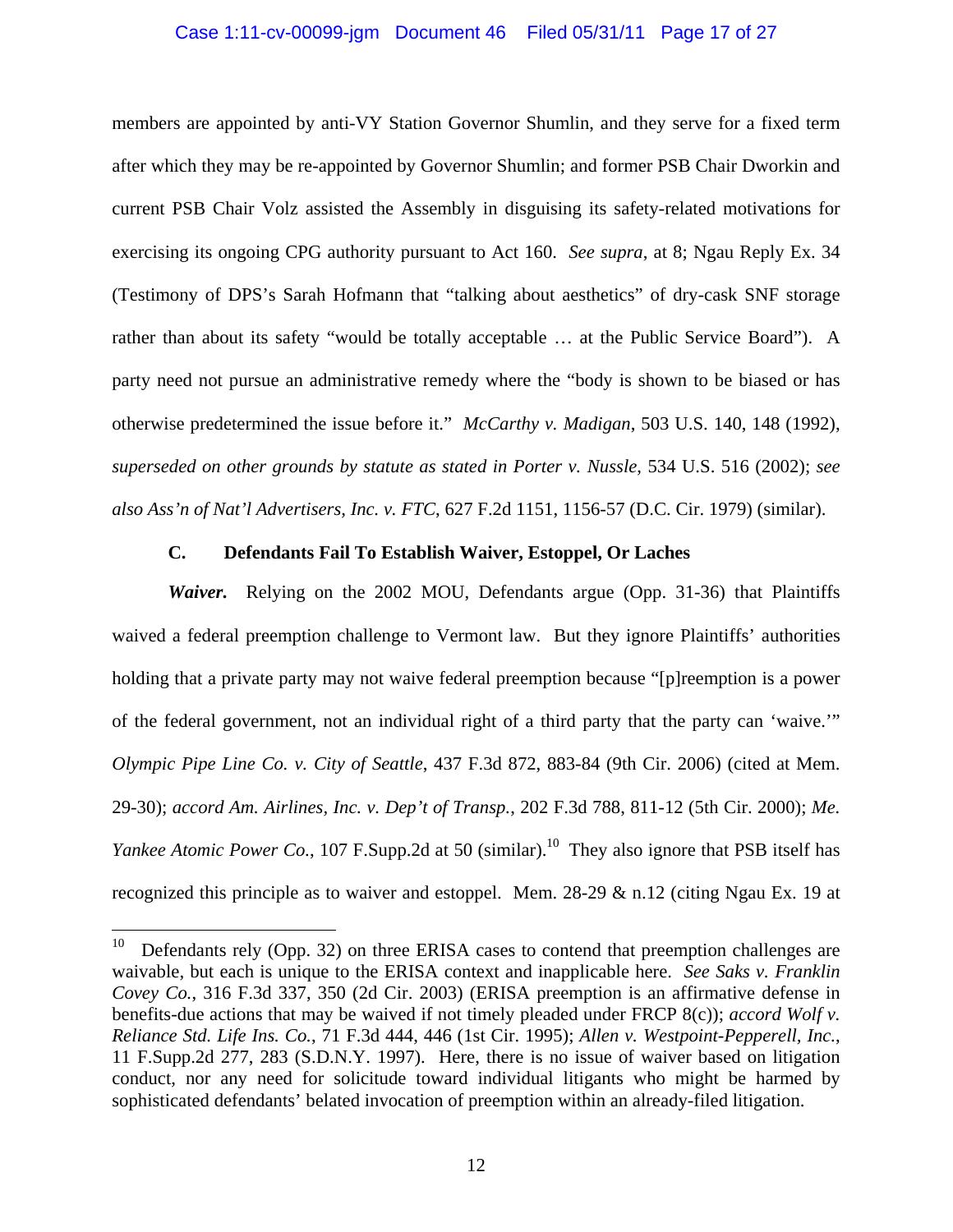### Case 1:11-cv-00099-jgm Document 46 Filed 05/31/11 Page 18 of 27

21 n.24, 28, 46-47). Accordingly, even accepting *arguendo* Defendants' characterization of the 2002 MOU, any waiver is unenforceable.

But even if Plaintiffs' ability to assert AEA preemption were waivable, Plaintiffs did not waive their current challenge in the  $2002 \text{ MOU}$ .<sup>11</sup> The  $2002 \text{ MOU}$  spoke only to then "current" law" ("the *Board* has jurisdiction under *current law* to grant or deny approval of operation of the VYNPS beyond March 21, 2012"), and purported to waive only Plaintiffs' ability to "claim … that federal law preempts the jurisdiction of the *Board*." Ngau Ex. 3 ¶ 12 (emphasis added). The 2002 MOU does not purport to waive any challenge to the law as changed by the *Assembly*'s Acts 74 and 160 or the *Assembly*'s refusal to authorize a CPG. Defendants' argument that Acts 74 and 160 were foreseeable at the time of the 2002 MOU (Opp. 33) is factually incorrect, *see supra*, n.11, but in any event irrelevant given the MOU's plain text.

Just as the Assembly's post-2002 actions fall outside the 2002 MOU's waiver provision, they fall outside its clause requiring resolution of disputes "under" the MOU by PSB. Ngau Ex. 3  $\parallel$  16(1). Defendants do not disagree, arguing (Opp. 35-36) that this clause applies only to the extent Plaintiffs argue that Vermont repudiated the 2002 MOU. But Plaintiffs' challenge to

 $\overline{a}$ 

<sup>&</sup>lt;sup>11</sup> The 2005 MOU waiver is inapposite to Plaintiffs' claims because it purported to waive only Plaintiffs' ability to assert preemption "to prevent enforcement of its express obligations under this MOU," Kolber Ex. 5 ¶ 12; the 2005 MOU did not address what would happen if Plaintiffs wanted to operate the VY Station beyond March 2012. Defendants' assertion that Plaintiffs "lobbied for" Act 74 (Opp. 30, 33-34) omits that, between the 2002 MOU and 2005, the Attorney General opined in 2004 that Plaintiffs did not qualify for the statutory exemption granted to the previous VY Station owner for SNF storage, forcing Plaintiffs to go to the Assembly (Mem. 9-10). Even if Plaintiffs' proposal of language could somehow be viewed as support for Act 74 (or Act 160), the proposed language did not prevent Plaintiffs from asserting a preemption challenge in the future if an amicable resolution could not be reached.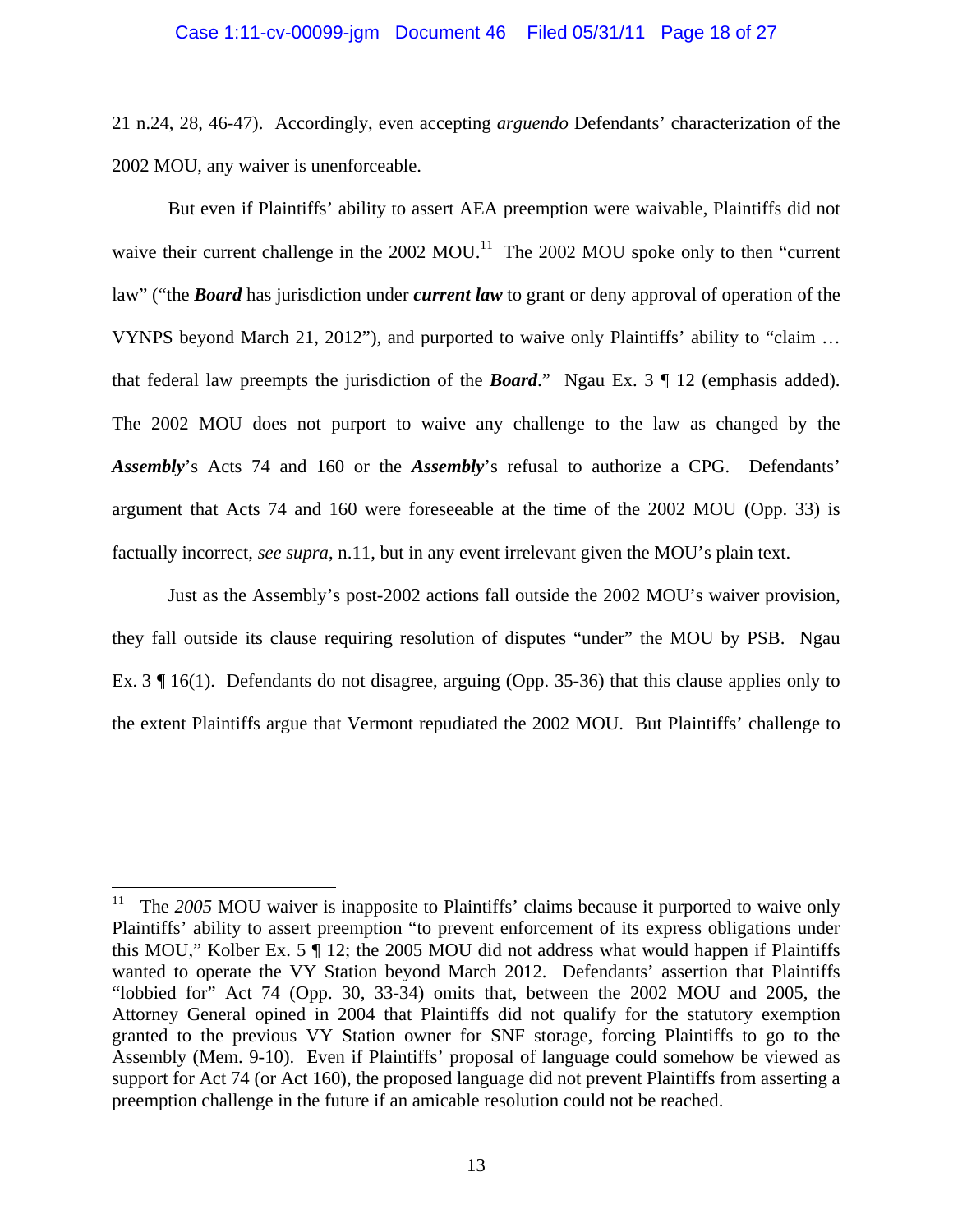### Case 1:11-cv-00099-jgm Document 46 Filed 05/31/11 Page 19 of 27

the Assembly's actions does not rest on repudiation, and Plaintiffs' principal challenge to PSB's authority is that the Assembly's post-2002 actions have tainted any PSB process.<sup>12</sup>

*Judicial Estoppel*. PSB itself has recognized that "principles of estoppel" cannot allow a state to intrude into federally preempted areas. Ngau Ex. 19 at 21 n.24, 28. In any event, Defendants fail to show, as required for judicial estoppel, that "(1) plaintiffs adopted a factual position clearly inconsistent with [their] earlier position; (2) the prior position was adopted in some way by the court in the earlier proceeding; and (3) plaintiffs would derive an unfair advantage against defendants in asserting the inconsistent statements." *Welfare Fund v. Bidwell Care Ctr., LLC*, No. 10-1859, 2011 WL 1289182, at \*3 (2d Cir. Apr. 6, 2011) (summary order) (quotations omitted). *First*, Plaintiffs' statements to PSB that they "would not challenge the PSB's regulatory authority and specifically would not bring a preemption challenge" (Opp. 38) are not factual representations, but statements of intent based on then-existing circumstances.<sup>13</sup> *Second*, Plaintiffs' present position is not inconsistent with their prior statements because the circumstances changed when the Assembly arrogated to itself authority over CPG issuance and relied increasingly on safety. *DeRosa v. Nat'l Envelope Corp.*, 595 F.3d 99, 103 (2d Cir. 2010) ("context of the statements" made them "reconcilable"). *Third*, Plaintiffs' position poses no risk of unfairness or "inconsistent results," as no other tribunal has addressed this dispute. *In re Adelphia Recovery Tr.*, 634 F.3d 678, 696 (2d Cir. 2011).

<sup>&</sup>lt;sup>12</sup> In any event, there is no dispute *under* the 2002 MOU or need to interpret it regarding the principle that the PSB may not act from safety concerns; that principle is clear both from *PG&E*, 461 U.S. at 212, and the PSB's own (lip-service) statements, *see* Mem. 28.

<sup>13</sup> In the Court of Federal Claims (*see* Opp. 39), Plaintiffs never took a yes-or-no position on preemption; rather, Plaintiffs explained that the issue was not "cut and dry" and that Plaintiffs acted reasonably in choosing to proceed amicably with Vermont rather than litigate given the time pressures and Plaintiffs' other interactions with Vermont. Kolber Ex. 17 at 18.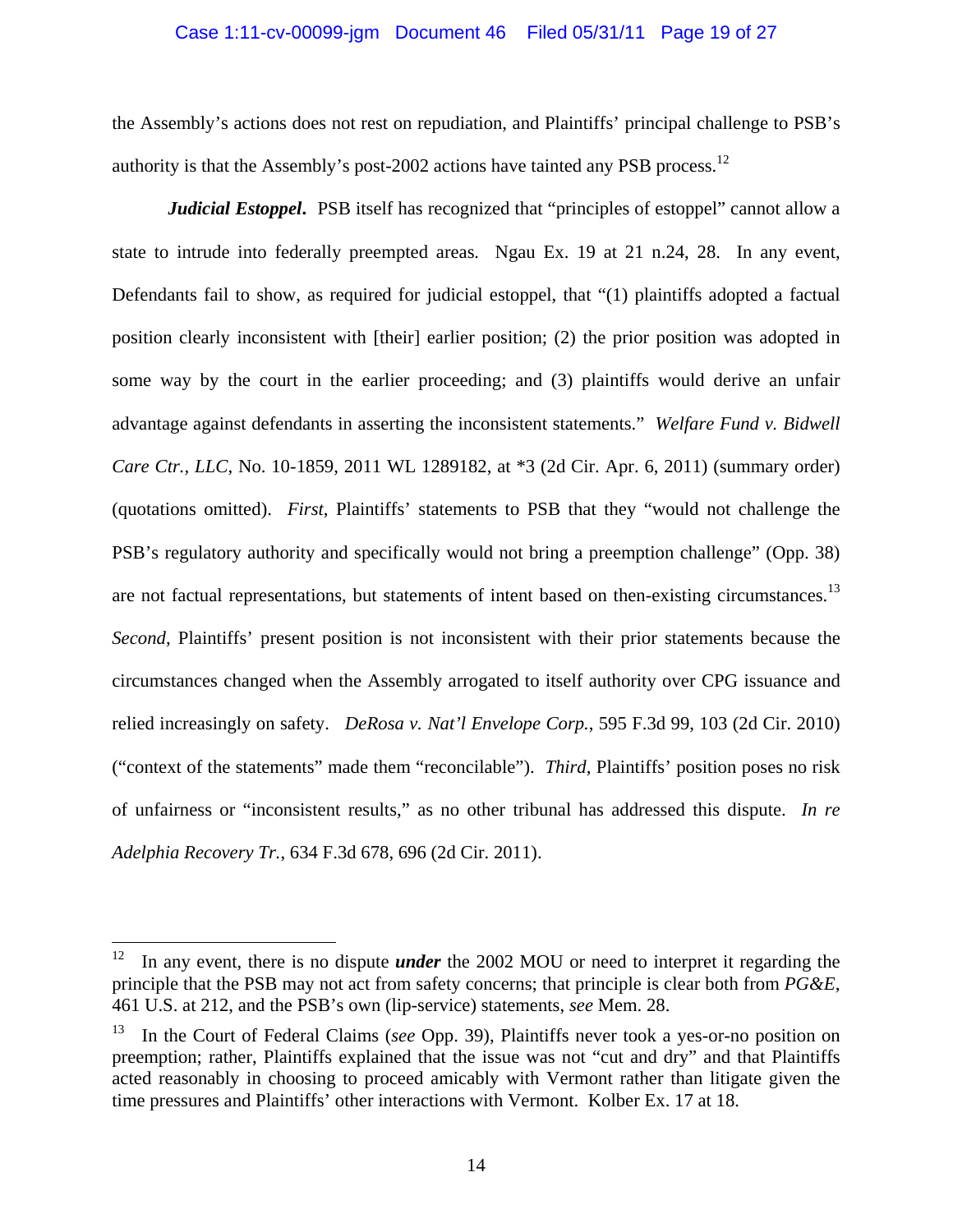# Case 1:11-cv-00099-jgm Document 46 Filed 05/31/11 Page 20 of 27

*Equitable estoppel.* Equitable "estoppel arises if (i) the [plaintiff] made a definite misrepresentation of fact, and had reason to believe that the [defendant] would rely on it; and (ii) the [defendant] reasonably relied on that misrepresentation to his detriment." *Kavowras v. N.Y. Times Co.*, 328 F.3d 50, 56 (2d Cir. 2003) (quotations omitted). Plaintiffs did not make any misrepresentation, nor could Defendants have reasonably relied on Plaintiffs' pre-2005 statements given the Assembly's passage of Acts 74 and 160 and its increasing focus on safety.

*Laches.* "A party asserting the equitable defense of laches must establish both plaintiff's unreasonable lack of diligence under the circumstances in initiating an action, as well as prejudice from such a delay." *Veltri v. Bldg. Serv. 32B-J Pension Fund*, 393 F.3d 318, 326 (2d Cir. 2004) (quotation omitted). Defendants fail to do so. *First*, it was reasonable for Plaintiffs to wait to file this action until the VY Station received NRC license renewal and Plaintiffs exhausted their efforts at good-faith negotiations with Governor Shumlin, which they pursued unsuccessfully as recently as March 30, 2011. Herron Reply ¶ 22. Moreover, if Plaintiffs had filed suit before NRC renewal, Defendants likely would have argued that Plaintiffs' claims were not ripe. *Cacchillo v. Insmed, Inc.*, 638 F.3d 401, 405 (2d Cir. 2011) ("A claim is not ripe if it depends upon contingent future events that may not occur as anticipated, or indeed may not occur at all.") (quotation omitted). *Second*, while Defendants assert that they relied on "ENVY's commitments and representations in approving ENVY's various CPGs" and in "passing the legislative acts" (Opp. 43), they never explain how such reliance caused them harm. In fact, *see* Mem. 46-59; *infra*, at 19-20, Vermont's citizens benefit substantially from the Plant's operation.

### **II. PLAINTIFFS HAVE DEMONSTRATED IRREPARABLE HARM**

*Losses from uncertainty.* Defendants argue (Opp. 44), without citation, that Plaintiffs' motion should be denied because, even with a preliminary injunction, there will remain some uncertainty regarding the Court's final decision. But uncertainty about the future of the Plant—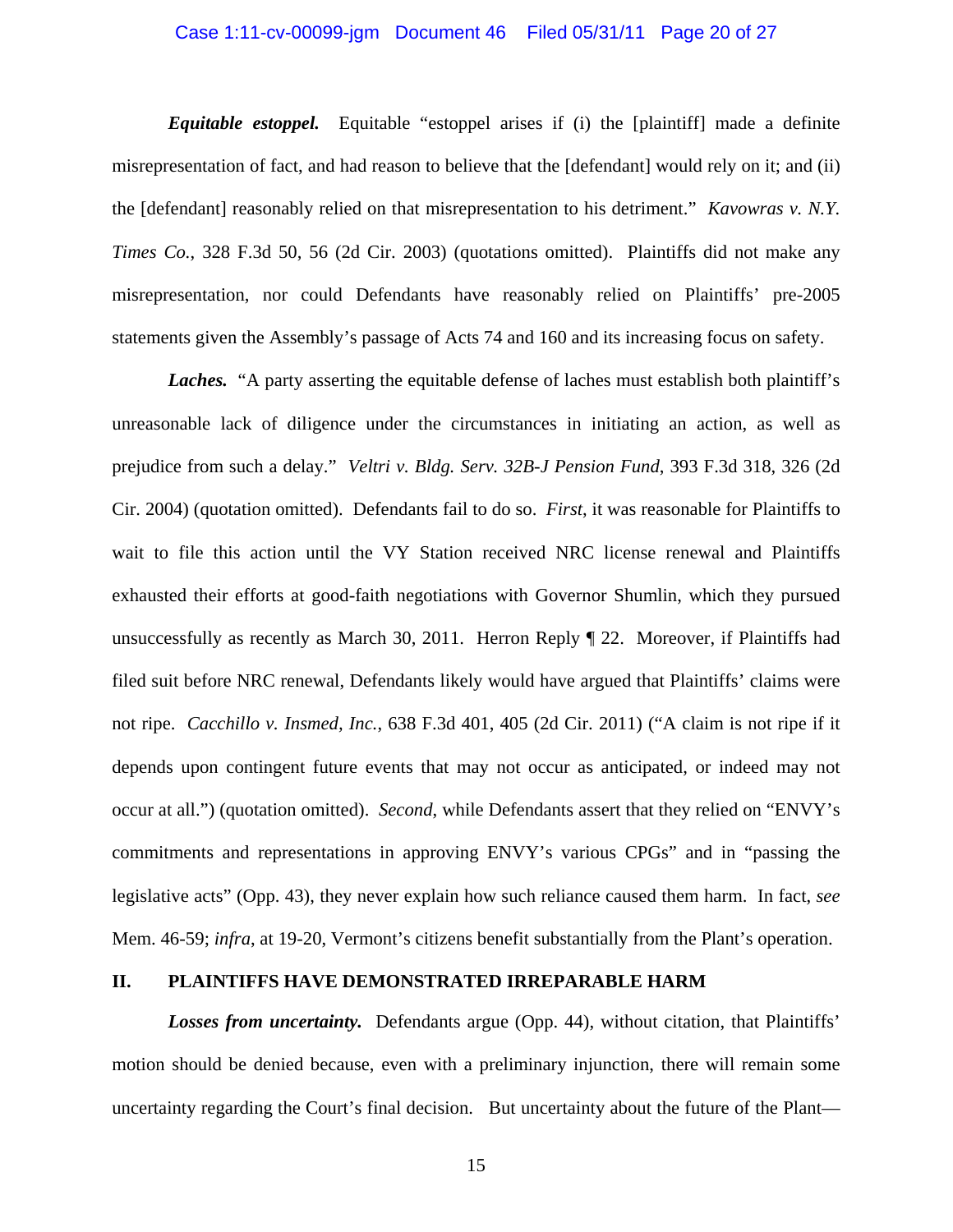### Case 1:11-cv-00099-jgm Document 46 Filed 05/31/11 Page 21 of 27

which will continue to exist long after trial until all appeals are concluded—favors the *grant* of a preliminary injunction, not its denial. The uncertainty is causing Plaintiffs harm *today* that can be ameliorated, even if not eliminated, by a preliminary injunction: Employees are leaving the Plant *now;* long-term power contracts are being entered into (or not) *today*.

These interim harms strongly warrant preliminary relief. In *Salt Water Pond Assocs. v. U.S. Army Corps of Engrs.*, 815 F.Supp. 766 (D. Del. 1993), for example, the court issued a preliminary injunction based on a finding that the Corps of Engineers ("COE") "probably" lacked authority to issue an order (which would not take effect for 60 days) conditioning a permit for development of land upon the requirement that the developer refill excavated ponds. *Id.* at 770-71, 784*.* Addressing irreparable harm, the court noted that, as a result of the COE's improper assertion of jurisdiction, prospective buyers and builders and lenders would be scared away from the project, threatening termination of the entire project (and unrecoverable damages in light of sovereign immunity) even though COE's refilling order was not yet in effect. *Id.* at 771, 784-85. Here, as in *Salt Water Pond*, a preliminary injunction order finding that Plaintiffs will likely prove that the Vermont scheme is preempted will greatly reduce irreparable harm to the VY Station's current ability to retain employees and enter into long-term power contracts, even though the shutdown will not take effect until March 2012. *See also Coastal Distrib., LLC v. Town of Babylon*, 216 F. App'x 97 (2d Cir. 2007) (summary order) (affirming preliminary injunction where "Coastal's relationship with its customers could be permanently harmed by Coastal's inability to assure customers that its business will be ongoing"); *Mass. Mut. Life Ins. Co. v. Assoc. Dry Goods Corp.*, 786 F.Supp. 1403, 1415 (N.D. Ind. 1992) ("MassMutual may continue to suffer losses even during the life of the preliminary injunction it seeks. Nonetheless, … MassMutual will suffer immeasurable damages without the preliminary injunction.").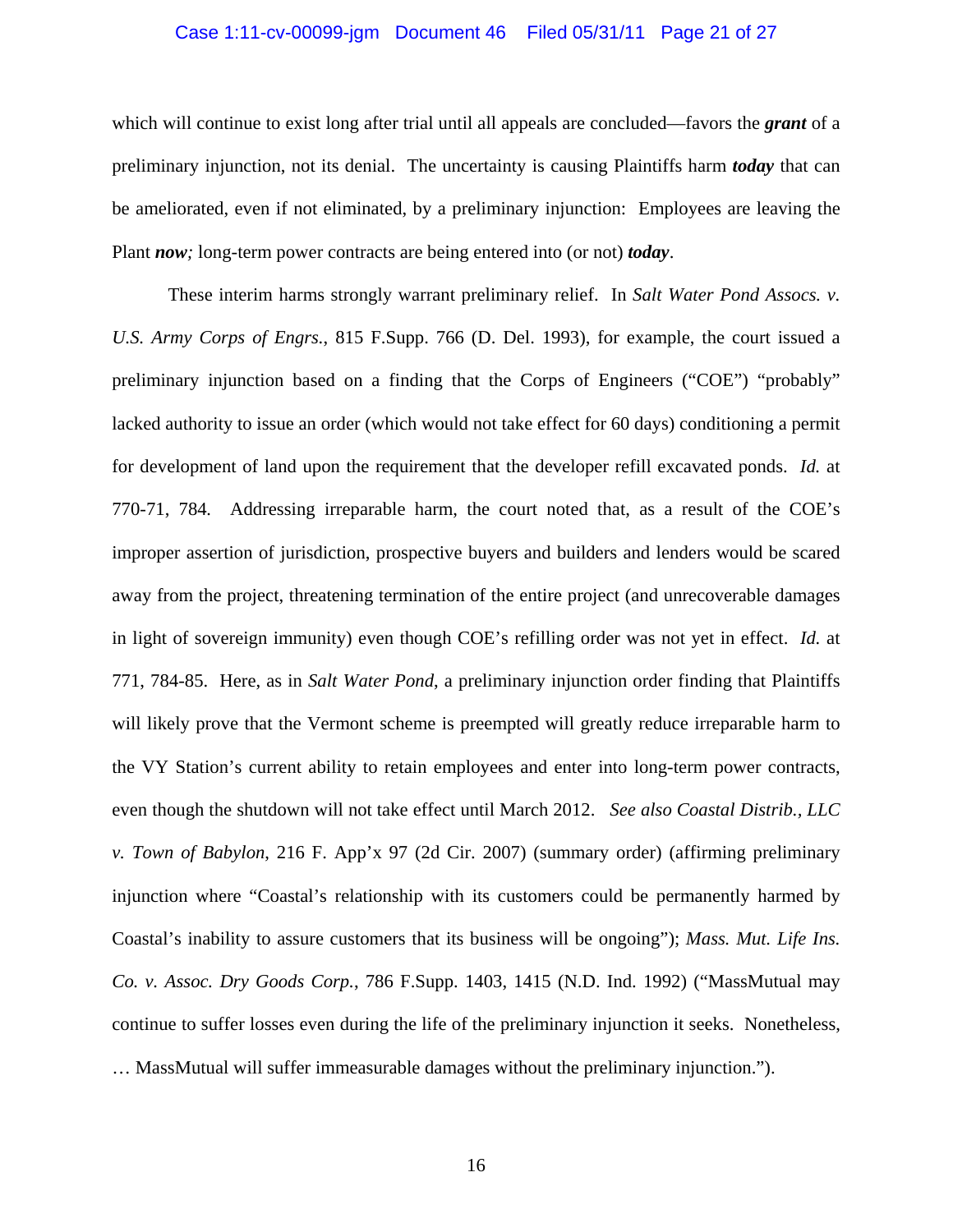### Case 1:11-cv-00099-jgm Document 46 Filed 05/31/11 Page 22 of 27

*Loss of skilled workforce.* Plaintiffs demonstrated (Mem. 35-38) that the looming shutdown is causing skilled employees to leave their jobs. Defendants do not deny that workers are leaving in significant part due to uncertainty about the Plant's future. *See* Herron ¶ 27; Herron Reply  $\P$  9, 11. Instead, Defendants argue (Opp. 46-49) that the attrition rate is neither high nor harmful. But they ignore that (1) past staffing attrition information does not reflect the ability to maintain adequate future staffing, Herron Reply ¶¶ 2-3; (2) particular areas like Operations and Operations Training, where departing employees have years of experience and NRC licenses unique to the Plant, are especially hard hit, *id.*; *see Ticor Title Ins. Co. v. Cohen*, 173 F.3d 63, 70 (2d Cir. 1999) (loss of employees with "unique services"); (3) the "pipeline" of new hires, Hinckley ¶ 6, replaces only lower-level positions and will only fill planned departures through normal attrition, Herron Reply ¶¶ 3-9; (4) the Plant's non-retirement attrition rate for 2010 was 7.0%, *id.* ¶ 10, more than three times higher than the 2% industry average upon which Defendants rely (Opp. 48-49); and (5) without a preliminary injunction, shutdown preparations may have to begin before this Fall's trial, further hastening departures of employees essential to keep the Plant operating, Herron Reply ¶¶ 13-21, and jeopardizing the Plant's ability to continue operating until March 2012 in compliance with NRC safety requirements, *id.* ¶ 9.

*Outage planning.* Even with the tentatively scheduled October 2011 trial, there will not be a final decision before the October 2011 outage for replacing one-third of the fuel at the VY Station. Plaintiffs cannot forego the October 2011 outage without suffering massive and irreparable losses. Herron  $\P\P$  43-47.<sup>14</sup> Defendants argue that such harms do not count because

 $14\,$ 14 Plaintiffs initially explained (Mem. 40; *see also* Herron ¶ 39) that the decision on one aspect of the outage, fuel fabrication, had to be made by July 7. Since the opening memorandum was filed, the fuel fabricator offered (and Plaintiffs will accept) to extend that date to July 22 or 23, 2011. Herron Reply ¶¶ 23-26. The extension does not defer the need to make other decisions in preparation for the October 2011 outage, some as early as July 2011. Herron Reply ¶ 26.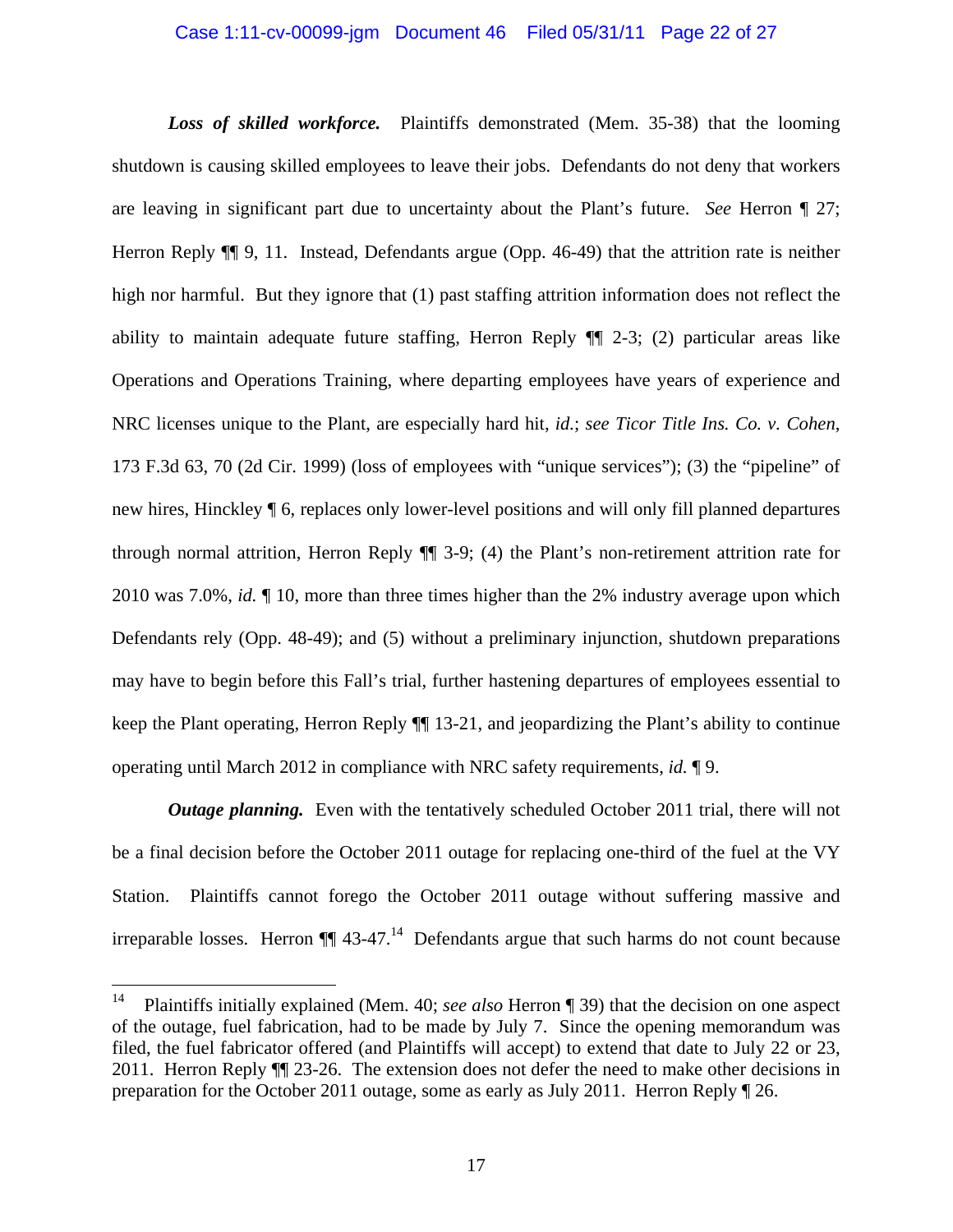# Case 1:11-cv-00099-jgm Document 46 Filed 05/31/11 Page 23 of 27

the outage is just a "business decisio[n]." Opp. 50. But the fact that it is a business decision does not negate the harm involved: Plaintiffs currently face the Hobson's choice of devoting tens of millions of dollars to the outage before knowing whether the plant will be permitted to operate, or deciding not to implement the outage, which would force a permanent shutdown even if Plaintiffs ultimately prevail. Defendants also incorrectly suggest (Opp. 51) that the Plant can be shut down without certifying that it is permanently ceasing operations. But even if such an option were practical, which it is not economically (*see* Herron ¶¶ 43-45), it is not permissible for the VY Station to simply stay on "standby" after March 2012. Under the 2002 MOU, the VY Station must decommission if no new CPG is issued. Ngau Ex. 3 ¶ 12.

*Electricity contracts.* The uncertainty Vermont has created is also harming Plaintiffs' *current* ability to enter into long-term power-supply contracts. Contrary to Defendants' suggestion (Opp. 52), the problem is not speculative. For example, in early May 2011, one of Vermont's main power retailers notified its customers that the company had not signed an agreement for the Plant's energy "because we need confidence that Vermont Yankee will operate before we make a commitment to buy power from it*.*" Kee Reply ¶ 16 & Ex. 34.Thereafter, on May 24, 2011, the same retailer announced a 23-year deal with New Hampshire's Seabrook nuclear plant. Kee Reply ¶ 16 & Ex. 33.As a result, Vermont's residents are still buying nuclear power—they are just buying it from someone else. Defendants' only response is to speculate (Opp. 52) that Plaintiffs might benefit from being shut out of the long-term power market if energy prices decline—a chance Plaintiffs are not required to take. Kee Reply ¶ 17.

*State actions before March 2012.* Since the filing of the motion for preliminary injunction, Vermont has threatened new irreparable harm. On May 25, 2011, Governor Shumlin signed a new law, without obtaining advice on its constitutionality, Ngau Reply Ex. 66, requiring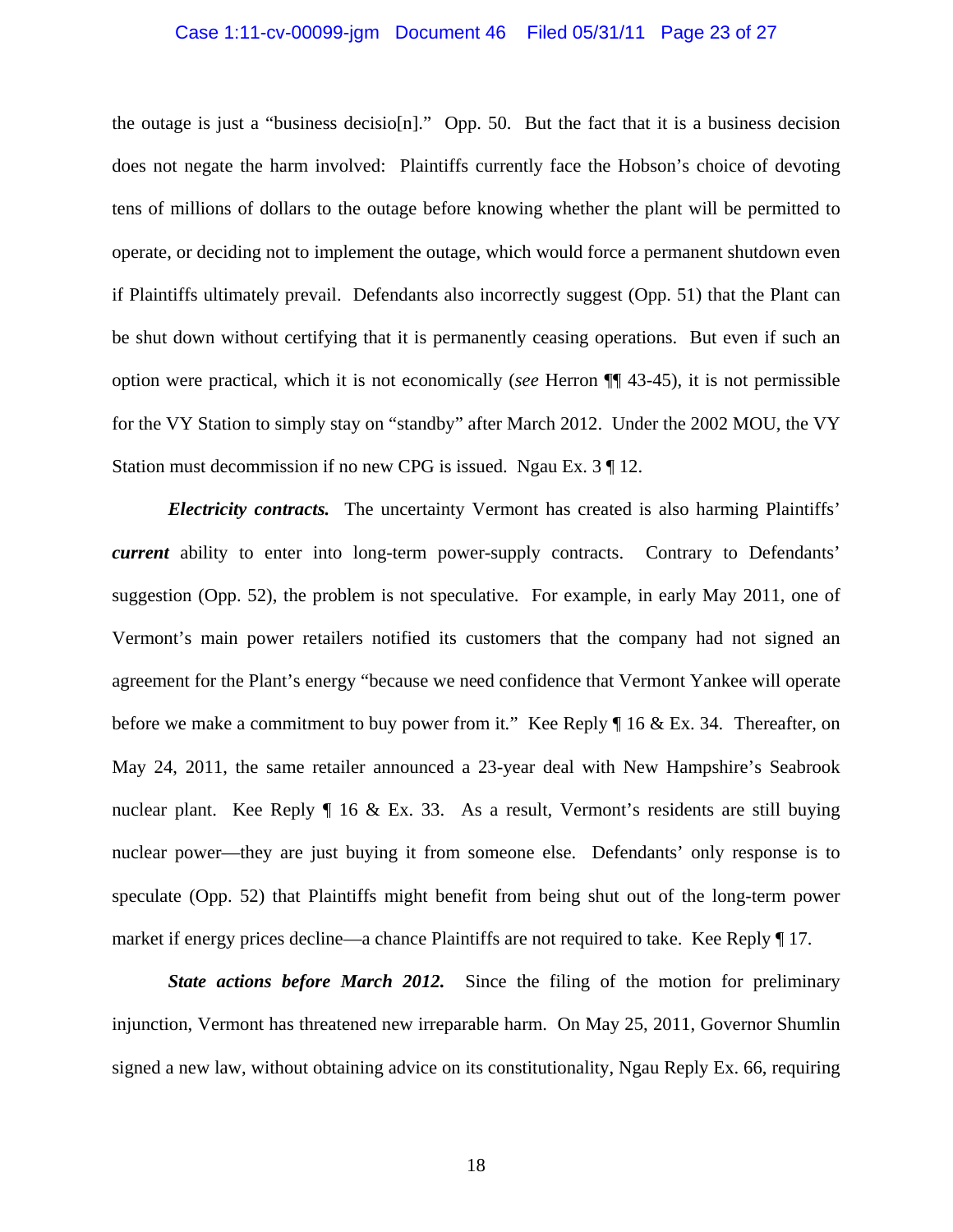# Case 1:11-cv-00099-jgm Document 46 Filed 05/31/11 Page 24 of 27

Plaintiffs to pay Defendants' costs in this case. Absent a preliminary injunction, the Assembly could well take additional steps before March 2012 to make it more difficult, if not impossible, for Plaintiffs to operate the plant and/or pursue this case. Indeed, several entities have asked PSB to shut down the Plant immediately, Ngau Reply Exs. 63, 64, the Governor has created an unprecedented "Reliability Oversight Committee," Compl. ¶ 76, and a legislator has proposed criminal sanctions, Ngau Reply Ex. 65.

*Delay.* Defendants are incorrect (Opp. 45-46) regarding undue delay. *See supra*, at 15.

# **III. THE BALANCE OF HARDSHIPS STRONGLY FAVORS PLAINTIFFS**

Because Vermont's actions are already causing Plaintiffs irreparable harm and a premature shutdown would likely be irreversible, while Defendants would suffer no harm from preserving the status quo, the balance of hardships tips heavily toward Plaintiffs. Mem. 42-44. Defendants describe (Opp. 53) the status quo as enforcement of Vermont's scheme. But "[t]he status quo is not defined by the parties' existing *legal rights*; it is defined by the *reality* of the existing status and relationships between the parties, regardless of whether the existing status and relationships may ultimately be found to be in accord or not in accord with the parties' legal rights." *O Centro Espirita Beneficiente Uniao do Vegetal v. Ashcroft*, 389 F.3d 973, 981 (10th Cir. 2004) (quotation omitted), *aff'd and remanded*, 546 U.S. 418 (2006).

### **IV. A PRELIMINARY INJUNCTION IS IN THE PUBLIC INTEREST**

Defendants do not dispute that a shutdown will cause job losses, reduce tax revenues, and diminish electrical system reliability. They merely suggest (Opp. 54-60) that those harms might eventually be mitigated when unidentified future "replacement resources" make up for lost jobs, unspecified future "measures" replace those tax revenues, and ISO-NE makes supposed future adaptations to maintain grid reliability. But the issue is not whether, with time, money, and effort, the public can overcome such undisputed harms, but rather whether such harms will occur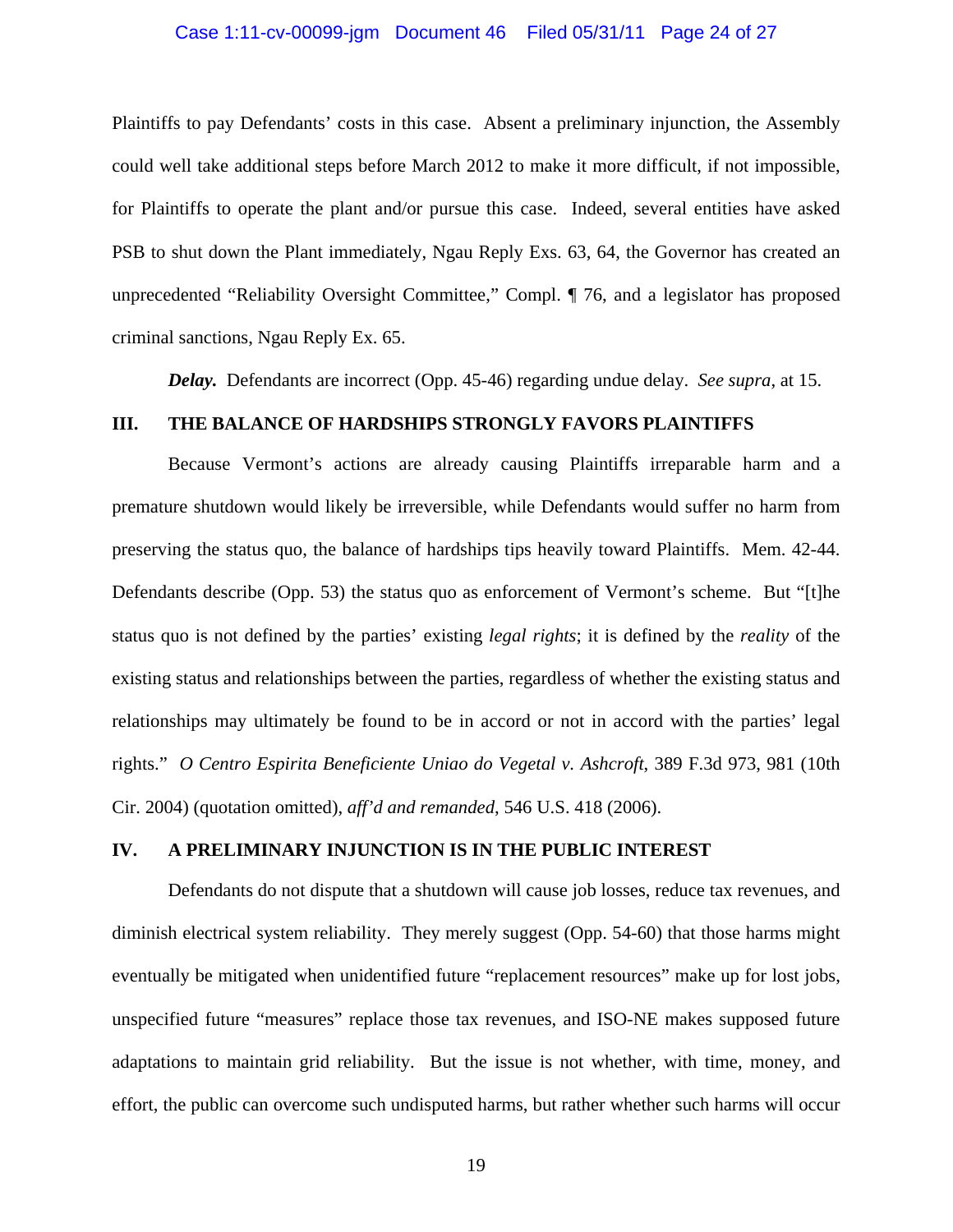### Case 1:11-cv-00099-jgm Document 46 Filed 05/31/11 Page 25 of 27

in the first place. Here, the harms are clear; the only uncertainty is when and what might be done to address them. Defendants fail to dispel that uncertainty. *See* Kee Reply ¶¶ 7-46.

Defendants quibble with studies that demonstrate the public harms from a shutdown, but do not identify any studies that reached opposite conclusions or found that continued operation of the Plant would create any public harm. For example, Defendants criticize Plaintiffs' reliance on the Consensus Study's conclusion that energy prices are "likely" to be higher (Opp. 55), when Defendants' own experts similarly qualify their conclusions.<sup>15</sup>

Defendants err in suggesting (Opp. 59-60) that public interest concerns would arise only after a shutdown. According to the Chair of the Vernon Selectboard, the uncertainty surrounding the Plant's future is having very real effects on Vernon today, including that the town is unable effectively to plan its budget given uncertain tax revenues and property valuations, Courtemanche ¶ 2, effects that will worsen in the imminent future with a decline in the local realestate market, *id.* ¶ 3. Vernon should not become another Rowe, Massachusetts before Plaintiffs' claims can be finally adjudicated.

### **CONCLUSION**

The Motion for Preliminary Injunction should be granted.

<sup>15</sup> Defendants' suggestion (Opp. 55-56) that a shutdown would eliminate thermal water discharge, Parker ¶ 61, is simply incorrect, *see* Kee Reply ¶ 63; Kee Ex. 7 at 9-52.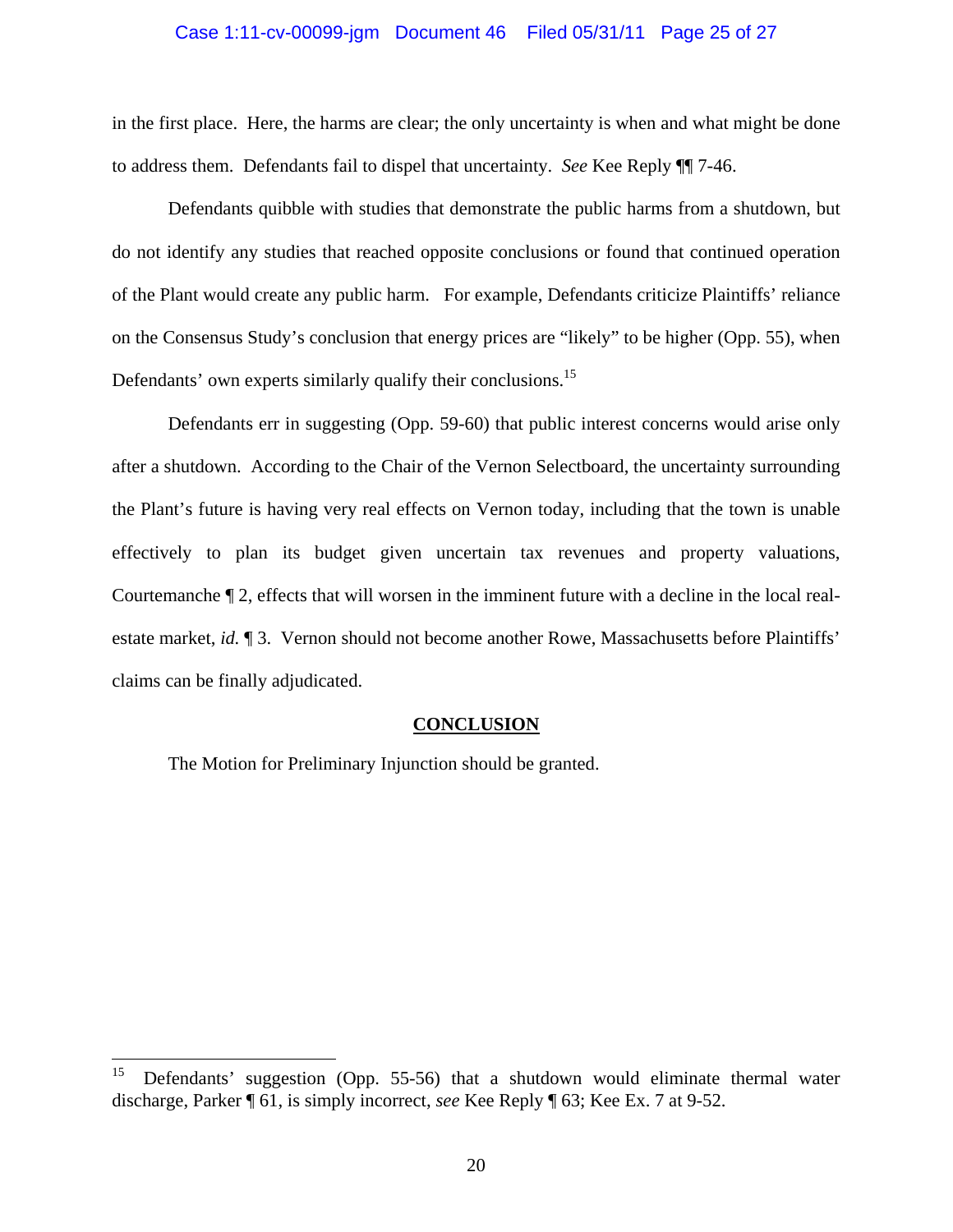Dated: May 31, 2011 Respectfully submitted,

Entergy Nuclear Vermont Yankee, LLC and Entergy Nuclear Operations, Inc.

By their attorneys,

s/ Robert B. Hemley Robert B. Hemley Matthew B. Byrne GRAVEL & SHEA 76 St. Paul Street, 7th Floor P.O. Box 369 Burlington, VT 05402-0369 Telephone: (802) 658-0220 Fax: (802) 658-1456

s/ Kathleen M. Sullivan Kathleen M. Sullivan (*pro hac vice*) Robert Juman (*pro hac vice*) Sanford I. Weisburst (*pro hac vice*) William B. Adams (*pro hac vice*) QUINN EMANUEL URQUHART & SULLIVAN, LLP 51 Madison Avenue, 22nd Floor New York, New York 10010 Telephone: (212) 849-7000 Fax: (212) 849-7100